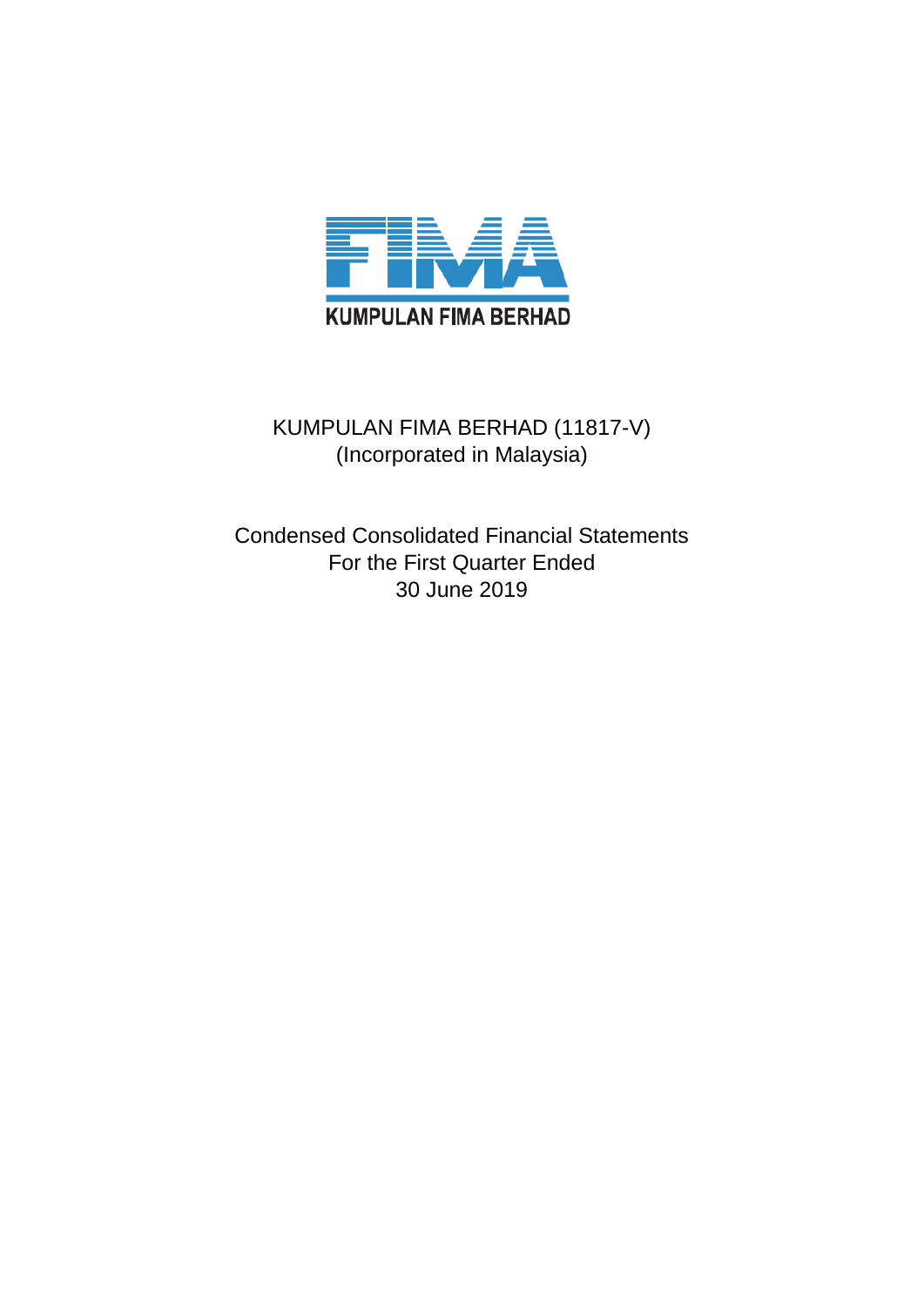

### **CONDENSED CONSOLIDATED STATEMENT OF COMPREHENSIVE INCOME FOR THE FISRT QUARTER ENDED 30 JUNE 2019** *(THE FIGURES HAVE NOT BEEN AUDITED)*

|                                                     |                | <b>Current quarter</b> |                       |                | <b>3 months cumulative</b> |  |  |
|-----------------------------------------------------|----------------|------------------------|-----------------------|----------------|----------------------------|--|--|
|                                                     |                | <b>Current</b>         | <b>Preceding year</b> | <b>Current</b> | <b>Preceding year</b>      |  |  |
|                                                     |                | year                   | corresponding         | year           | corresponding              |  |  |
|                                                     |                | quarter                | quarter               | to date        | period                     |  |  |
|                                                     | <b>Note</b>    | 30-6-2019              | 30-6-2018             | 30-6-2019      | 30-6-2018                  |  |  |
|                                                     |                | <b>RM'000</b>          | <b>RM'000</b>         | <b>RM'000</b>  | <b>RM'000</b>              |  |  |
|                                                     |                |                        |                       |                |                            |  |  |
| Revenue                                             | A <sub>9</sub> | 114,753                | 95,579                | 114,753        | 95,579                     |  |  |
| Cost of sales                                       |                | (72, 953)              | (56, 305)             | (72, 953)      | (56, 305)                  |  |  |
| Gross profit                                        |                | 41,800                 | 39,274                | 41,800         | 39,274                     |  |  |
| Other income                                        |                | 2,446                  | 1,718                 | 2,446          | 1,718                      |  |  |
| Other items of expense                              |                |                        |                       |                |                            |  |  |
| Administrative expenses                             |                | (18, 894)              | (17, 374)             | (18, 894)      | (17, 374)                  |  |  |
| Selling and marketing expenses                      |                | (1, 941)               | (1,628)               | (1, 941)       | (1,628)                    |  |  |
| Other operating expenses                            |                | (7, 558)               | (6,095)               | (7, 558)       | (6,095)                    |  |  |
|                                                     |                | (28, 393)              | (25,097)              | (28, 393)      | (25,097)                   |  |  |
| Finance costs                                       |                | (927)                  | (366)                 | (927)          | (366)                      |  |  |
| Share of results of associates                      |                | 525                    | 230                   | 525            | 230                        |  |  |
| <b>Profit before tax</b>                            | A9/A10         | 15,451                 | 15,759                | 15,451         | 15,759                     |  |  |
| Income tax expense                                  | B <sub>5</sub> | (4, 177)               | (3, 163)              | (4, 177)       | (3, 163)                   |  |  |
| <b>Profit net of tax</b>                            |                | 11,274                 | 12,596                | 11,274         | 12,596                     |  |  |
| Other comprehensive income                          |                |                        |                       |                |                            |  |  |
| Foreign currency translation differences            |                |                        |                       |                |                            |  |  |
| for foreign operations                              |                | 2,715                  | 2,929                 | 2,715          | 2,929                      |  |  |
| <b>Total comprehensive income</b>                   |                |                        |                       |                |                            |  |  |
| for the period                                      |                | 13,989                 | 15,525                | 13,989         | 15,525                     |  |  |
| Profit attributable to:                             |                |                        |                       |                |                            |  |  |
| Equity holders of the Company                       |                | 10,112                 | 10,338                | 10,112         | 10,338                     |  |  |
| Non-controlling interests                           |                | 1,162                  | 2,258                 | 1,162          | 2,258                      |  |  |
| Profit for the period                               |                | 11,274                 | 12,596                | 11,274         | 12,596                     |  |  |
| <b>Total comprehensive income</b>                   |                |                        |                       |                |                            |  |  |
| attributable to:                                    |                |                        |                       |                |                            |  |  |
| Equity holders of the Company                       |                | 12,409                 | 12,860                | 12,409         | 12,860                     |  |  |
| Non-controlling interests                           |                | 1,580                  | 2,665                 | 1,580          | 2,665                      |  |  |
| <b>Total comprehensive income</b><br>for the period |                | 13,989                 | 15,525                | 13,989         | 15,525                     |  |  |
| Earnings per share attributable                     |                |                        |                       |                |                            |  |  |
| to equity holders of the Company :                  |                |                        |                       |                |                            |  |  |
| Basic/diluted earnings per share (sen)              | <b>B12</b>     | 3.59                   | 3.67                  | 3.59           | 3.67                       |  |  |

(The condensed consolidated statement of comprehensive income should be read in conjunction with the audited financial statements for the year ended 31 March 2019 and the accompanying explanatory notes attached to the interim financial *statements).*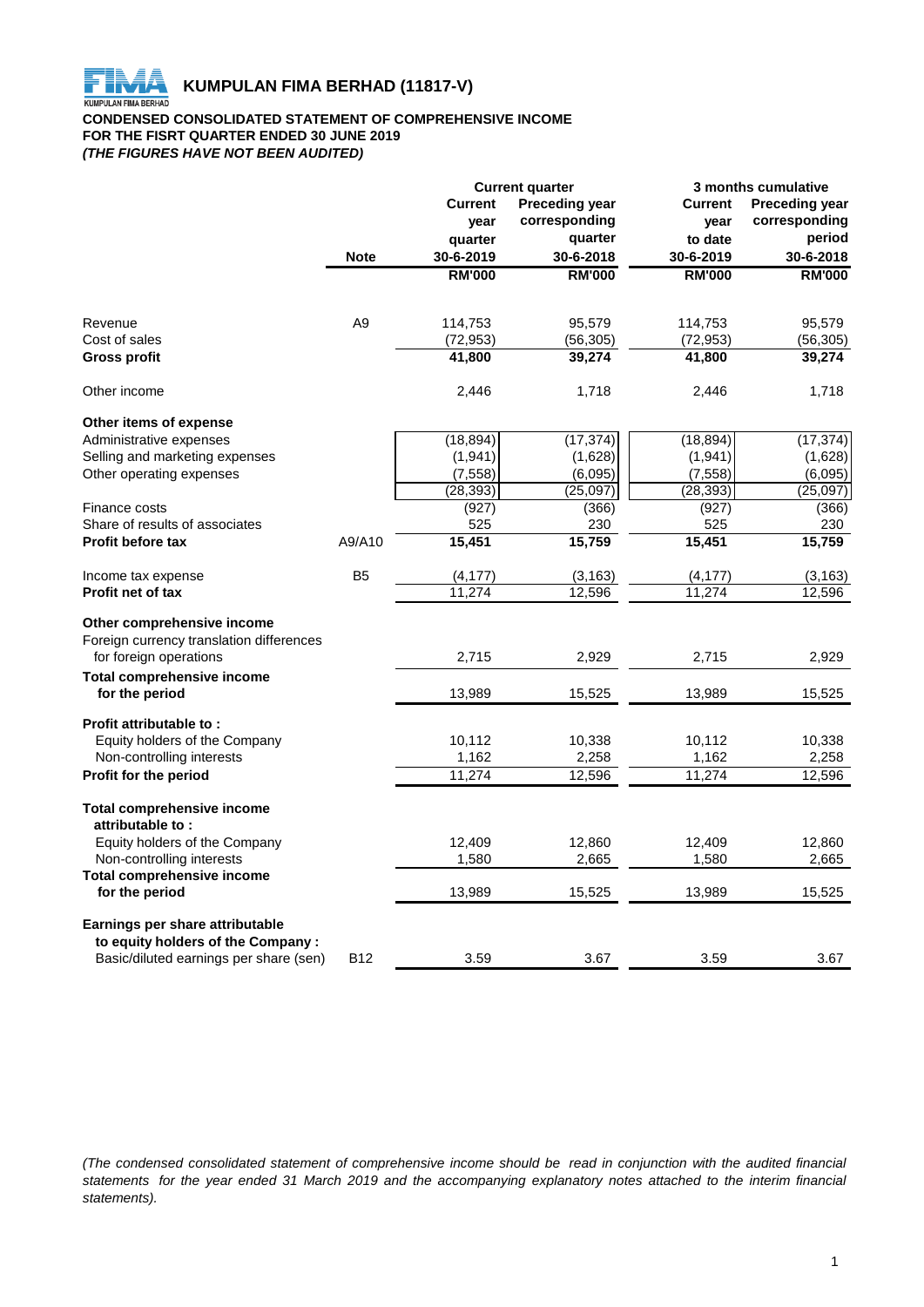# **KUMPULAN FIMA BERHAD (11817-V)**<br>KUMPULAN FIMA BERHAD (11817-V)

# **CONDENSED CONSOLIDATED STATEMENT OF FINANCIAL POSITION AS AT 30 JUNE 2019**

|                                                      | As at<br>30-6-2019 | As at<br>31-3-2019 |
|------------------------------------------------------|--------------------|--------------------|
|                                                      | <b>RM'000</b>      | <b>RM'000</b>      |
| <b>ASSETS</b>                                        |                    |                    |
| Non-current assets                                   |                    |                    |
| Property, plant and equipment                        | 551,413            | 548,078            |
| Right-of-use assets                                  | 30,851             |                    |
| Investment properties                                | 64,782             | 65,191             |
| Investment in associates                             | 31,799             | 31,274             |
| Deferred tax assets                                  | 10,348             | 11,207             |
| Goodwill on consolidation                            | 12,710             | 12,710             |
|                                                      | 701,903            | 668,460            |
| <b>Current assets</b>                                |                    |                    |
| Inventories                                          | 113,619            | 104,669            |
| <b>Biological assets</b>                             | 4,355              | 4,504              |
| Trade receivables                                    | 130,057            | 129,159            |
| Other receivables                                    | 50,417             | 36,789             |
| Short term cash investments                          | 165,243            | 148,122            |
| Cash and bank balances                               | 118,747            | 142,196            |
|                                                      | 582,438            | 565,439            |
| <b>TOTAL ASSETS</b>                                  | 1,284,341          | 1,233,899          |
|                                                      |                    |                    |
| <b>EQUITY AND LIABILITIES</b>                        |                    |                    |
| Equity attributable to equity holders of the Company |                    |                    |
| Share capital                                        | 311,670            | 311,670            |
| <b>Treasury shares</b>                               | (1,350)            | (1, 143)           |
| Other reserves                                       | 61,360             | 59,063             |
| Retained earnings                                    | 443,674            | 433,562            |
|                                                      | 815,354            | 803,152            |
| Non-controlling interests                            | 255,169            | 253,807            |
| <b>Total equity</b>                                  | 1,070,523          | 1,056,959          |
|                                                      |                    |                    |
| <b>Non-current liabilities</b>                       |                    |                    |
| Lease obligations                                    | 37,797             | 14,868             |
| Retirement benefit obligations                       | 1,869              | 1,831              |
| Deferred tax liabilities                             | 42,080             | 42,031             |
|                                                      | 81,746             | 58,730             |
| <b>Current liabilities</b>                           |                    |                    |
| Lease obligations                                    | 8.629              | 643                |
| Short term borrowings                                | 36,758             | 34,506             |
| Trade and other payables                             | 68,337             | 64,360             |
| Provisions                                           | 10,808             | 11,312             |
| Tax payable                                          | 7,540              | 7,389              |
|                                                      | 132,072            | 118,210            |
| <b>Total liabilities</b>                             | 213,818            | 176,940            |
| <b>TOTAL EQUITY AND LIABILITIES</b>                  | 1,284,341          | 1,233,899          |
|                                                      |                    |                    |
|                                                      |                    |                    |
| Net assets per share (RM)                            | 2.89               | 2.85               |

*(The condensed consolidated statement of financial position should be read in conjunction with the audited* financial statements for the year ended 31 March 2019 and the accompanying explanatory notes attached to the *interim financial statements).*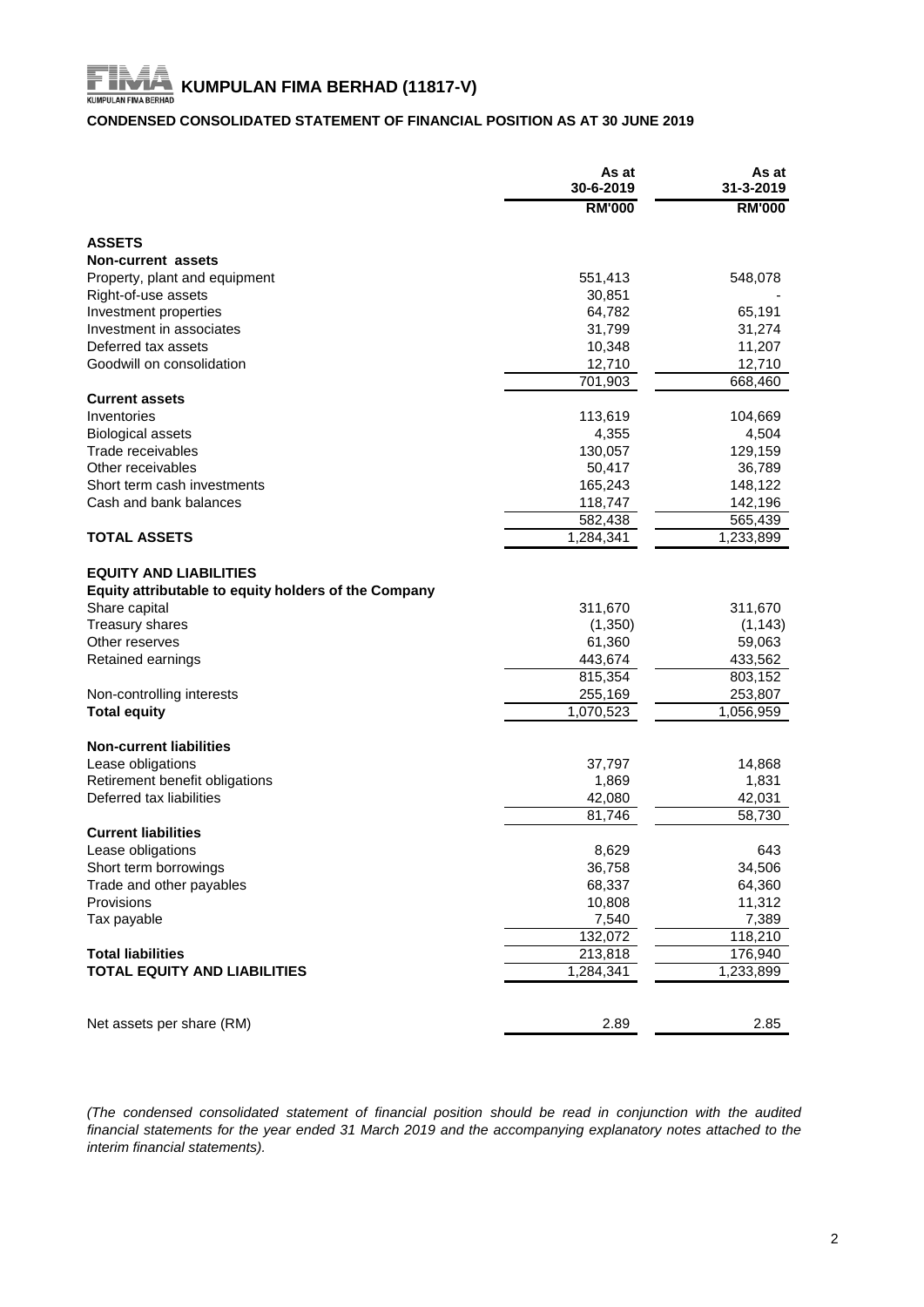

**CONDENSED CONSOLIDATED STATEMENT OF CHANGES IN EQUITY FOR THE FIRST QUARTER ENDED 30 JUNE 2019**

|                                           |                                          |                                     |                           |                                               | Non-distributable                   |                                                                                     |                                                 | Distributable                         |                               |                                                   |                                         |
|-------------------------------------------|------------------------------------------|-------------------------------------|---------------------------|-----------------------------------------------|-------------------------------------|-------------------------------------------------------------------------------------|-------------------------------------------------|---------------------------------------|-------------------------------|---------------------------------------------------|-----------------------------------------|
| Group                                     | <b>Share</b><br>capital<br><b>RM'000</b> | Treasury<br>shares<br><b>RM'000</b> | reserves<br><b>RM'000</b> | Other Revaluation<br>reserve<br><b>RM'000</b> | Capital<br>reserve<br><b>RM'000</b> | Capital<br>reserve<br>arising from<br>bonus issue in<br>subsidiary<br><b>RM'000</b> | Foreign<br>exchange<br>reserve<br><b>RM'000</b> | Retained<br>earnings<br><b>RM'000</b> | <b>Total</b><br><b>RM'000</b> | Non-<br>controlling<br>interests<br><b>RM'000</b> | <b>Total</b><br>equity<br><b>RM'000</b> |
|                                           |                                          |                                     |                           |                                               |                                     |                                                                                     |                                                 |                                       |                               |                                                   |                                         |
| At 1 April 2019                           | 311,670                                  | (1, 143)                            | 59,063                    | $\overline{\phantom{a}}$                      | 437                                 | 66,459                                                                              | (7, 833)                                        | 433,562                               | 803,152                       | 253,807                                           | 1,056,959                               |
| Total comprehensive income for the period |                                          | $\overline{\phantom{a}}$            | 2,297                     | ٠                                             |                                     |                                                                                     | 2,297                                           | 10,112                                | 12,409                        | 1,580                                             | 13,989                                  |
| <b>Transactions with owners</b>           |                                          |                                     |                           |                                               |                                     |                                                                                     |                                                 |                                       |                               |                                                   |                                         |
| Purchase of treasury shares               | $\overline{\phantom{a}}$                 | (207)                               |                           | $\sim$                                        | $\overline{\phantom{a}}$            | $\overline{\phantom{a}}$                                                            |                                                 | $\overline{\phantom{a}}$              | (207)                         | (218)                                             | (425)                                   |
| Total transaction with owners             |                                          | (207)                               |                           |                                               |                                     |                                                                                     |                                                 | $\overline{\phantom{a}}$              | (207)                         | (218)                                             | (425)                                   |
| At 30 June 2019                           | 311,670                                  | (1,350)                             | 61,360                    | $\sim$                                        | 437                                 | 66,459                                                                              | (5,536)                                         | 443,674                               | 815,354                       | 255,169                                           | 1,070,523                               |
| At 1 April 2018                           | 311,670                                  | (440)                               | 44,858                    |                                               | 437                                 | 66,459                                                                              | (22, 038)                                       | 398,993                               | 755,081                       | 244,844                                           | 999,925                                 |
| Total comprehensive income for the period |                                          | $\overline{\phantom{a}}$            | 2,522                     | ۰                                             |                                     |                                                                                     | 2,522                                           | 10,338                                | 12,860                        | 2,665                                             | 15,525                                  |
| <b>Transactions with owners</b>           |                                          |                                     |                           |                                               |                                     |                                                                                     |                                                 |                                       |                               |                                                   |                                         |
| Purchase of treasury shares               |                                          | (349)                               |                           | $\overline{\phantom{a}}$                      | $\blacksquare$                      |                                                                                     |                                                 | $\blacksquare$                        | (349)                         | (920)                                             | (1,269)                                 |
| Total transaction with owners             |                                          | (349)                               |                           |                                               |                                     |                                                                                     |                                                 |                                       | (349)                         | (920)                                             | (1,269)                                 |
| As 30 June 2018                           | 311,670                                  | (789)                               | 47,380                    | $\sim$                                        | 437                                 | 66,459                                                                              | (19,516)                                        | 409,331                               | 767,592                       | 246,589                                           | 1,014,181                               |

*Attributable to equity holders of the Company*

(The condensed consolidated statements of changes in equity should be read in conjunction with the audited financial statements for the year ended 31 March 2019 and the accompanying explanatory notes attached to the *interim financial statements).*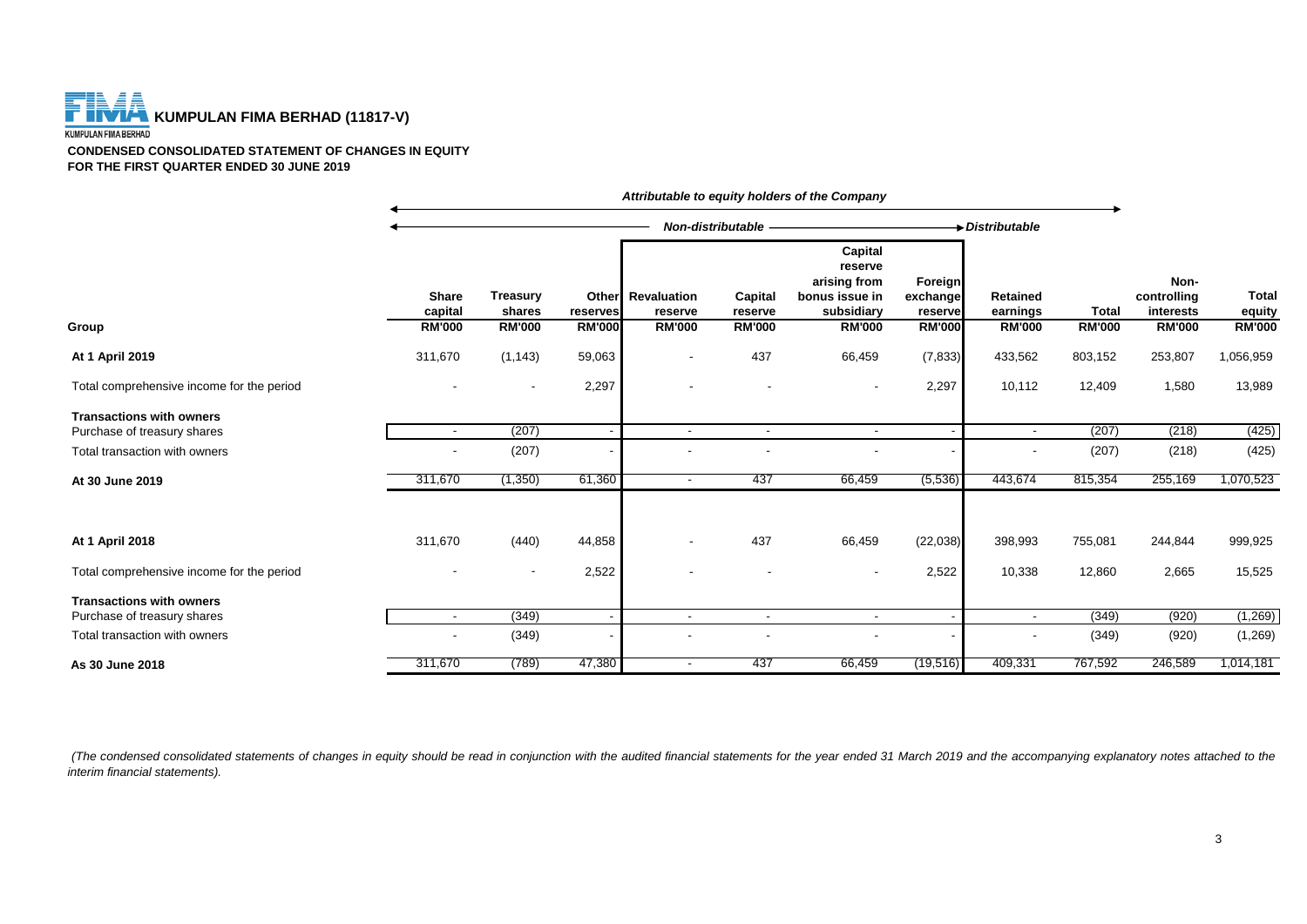# FIR **KUMPULAN FIMA BERHAD (11817-V)**<br>KUMPULAN FIMA BERHAD (11817-V)

# **CONDENSED CONSOLIDATED STATEMENT OF CASH FLOWS FOR THE FIRST QUARTER ENDED 30 JUNE 2019**

| 30-6-2019<br>30-6-2018<br><b>RM'000</b><br><b>RM'000</b><br><b>CASH FLOWS FROM OPERATING ACTIVITIES</b><br>15,451<br>Profit before tax<br>15,759<br>Adjustments for:<br>Depreciation of investment properties<br>409<br>408<br>Depreciation for property, plant and equipment<br>5,638<br>5,503<br>Depreciation of right-of-use assets<br>2,818<br>Fair value changes on biological assets<br>474<br>149<br>Impairment loss/(write back) on trade and other receivables<br>521<br>(816)<br>927<br>366<br>Interest expense<br>Interest income<br>(2, 114)<br>(1,578)<br>Net provision for retirement benefit obligation<br>10<br>(5)<br>(504)<br>(355)<br>Net reversal of provision for warranty<br>Net unrealised forex gain<br>(753)<br>(1,094)<br>Net gain on disposal of property, plant and equipment<br>(56)<br>Share of results of associates<br>(525)<br>(230)<br>Write down of inventories<br>1,064<br>106<br>23,035<br>18,538<br>Operating profit before working capital changes<br>(25, 382)<br>Increase in inventories<br>(10, 014)<br>7,034<br>(Increase)/decrease in receivables<br>(15,019)<br>14,081<br>Increase in payables<br>4,290<br>14,271<br>Cash generated from operations<br>2,292<br>(927)<br>(366)<br>Interest paid<br>Taxes paid<br>(3, 431)<br>(1,718)<br>Retirement benefits paid<br>(21)<br>(2,066)<br>12,166<br>Net cash (used in)/generated from operating activities<br><b>CASH FLOWS FROM INVESTING ACTIVITIES</b><br>Proceeds from disposal of property, plant and equipment<br>95<br>1,395<br>Purchase of property, plant and equipment<br>(9,012)<br>(9, 913)<br>Acquisition of treasury shares<br>(207)<br>(349)<br>Interest income received<br>2,114<br>1,578<br>Net placement of short term cash investments<br>(17, 121)<br>(57, 769)<br>Net cash used in investing activities<br>(24, 131)<br>(65,058)<br><b>CASH FLOWS FROM FINANCING ACTIVITIES</b><br>Net drawdown/(repayment) of borrowings<br>2,252<br>(5,797)<br>Repayment of lease obligations<br>(2,304)<br>(200)<br>Net cash used in financing activities<br>(52)<br>(5,997)<br><b>NET DECREASE IN CASH AND CASH EQUIVALENTS</b><br>(26, 249)<br>(58, 889)<br>EFFECT ON FOREIGN EXCHANGE RATE CHANGES IN CASH<br><b>AND CASH EQUIVALENTS</b><br>2,800<br>2,034<br>CASH AND CASH EQUIVALENTS AT BEGINNING OF PERIOD<br>142,196<br>235,297<br>118,747<br>CASH AND CASH EQUIVALENTS AT END OF PERIOD<br>178,442<br><b>CASH AND CASH EQUIVALENTS COMPRISE:</b><br>Cash and bank balances<br>49,927<br>110,794<br>Fixed deposits with financial institutions<br>68,820<br>67,648 | -3 months ended $\,-$ |  |
|-------------------------------------------------------------------------------------------------------------------------------------------------------------------------------------------------------------------------------------------------------------------------------------------------------------------------------------------------------------------------------------------------------------------------------------------------------------------------------------------------------------------------------------------------------------------------------------------------------------------------------------------------------------------------------------------------------------------------------------------------------------------------------------------------------------------------------------------------------------------------------------------------------------------------------------------------------------------------------------------------------------------------------------------------------------------------------------------------------------------------------------------------------------------------------------------------------------------------------------------------------------------------------------------------------------------------------------------------------------------------------------------------------------------------------------------------------------------------------------------------------------------------------------------------------------------------------------------------------------------------------------------------------------------------------------------------------------------------------------------------------------------------------------------------------------------------------------------------------------------------------------------------------------------------------------------------------------------------------------------------------------------------------------------------------------------------------------------------------------------------------------------------------------------------------------------------------------------------------------------------------------------------------------------------------------------------------------------------------------------------------------------------------------------------------------------------------------------------------------------------------------------------------------------------------------------------------|-----------------------|--|
|                                                                                                                                                                                                                                                                                                                                                                                                                                                                                                                                                                                                                                                                                                                                                                                                                                                                                                                                                                                                                                                                                                                                                                                                                                                                                                                                                                                                                                                                                                                                                                                                                                                                                                                                                                                                                                                                                                                                                                                                                                                                                                                                                                                                                                                                                                                                                                                                                                                                                                                                                                               |                       |  |
|                                                                                                                                                                                                                                                                                                                                                                                                                                                                                                                                                                                                                                                                                                                                                                                                                                                                                                                                                                                                                                                                                                                                                                                                                                                                                                                                                                                                                                                                                                                                                                                                                                                                                                                                                                                                                                                                                                                                                                                                                                                                                                                                                                                                                                                                                                                                                                                                                                                                                                                                                                               |                       |  |
|                                                                                                                                                                                                                                                                                                                                                                                                                                                                                                                                                                                                                                                                                                                                                                                                                                                                                                                                                                                                                                                                                                                                                                                                                                                                                                                                                                                                                                                                                                                                                                                                                                                                                                                                                                                                                                                                                                                                                                                                                                                                                                                                                                                                                                                                                                                                                                                                                                                                                                                                                                               |                       |  |
|                                                                                                                                                                                                                                                                                                                                                                                                                                                                                                                                                                                                                                                                                                                                                                                                                                                                                                                                                                                                                                                                                                                                                                                                                                                                                                                                                                                                                                                                                                                                                                                                                                                                                                                                                                                                                                                                                                                                                                                                                                                                                                                                                                                                                                                                                                                                                                                                                                                                                                                                                                               |                       |  |
|                                                                                                                                                                                                                                                                                                                                                                                                                                                                                                                                                                                                                                                                                                                                                                                                                                                                                                                                                                                                                                                                                                                                                                                                                                                                                                                                                                                                                                                                                                                                                                                                                                                                                                                                                                                                                                                                                                                                                                                                                                                                                                                                                                                                                                                                                                                                                                                                                                                                                                                                                                               |                       |  |
|                                                                                                                                                                                                                                                                                                                                                                                                                                                                                                                                                                                                                                                                                                                                                                                                                                                                                                                                                                                                                                                                                                                                                                                                                                                                                                                                                                                                                                                                                                                                                                                                                                                                                                                                                                                                                                                                                                                                                                                                                                                                                                                                                                                                                                                                                                                                                                                                                                                                                                                                                                               |                       |  |
|                                                                                                                                                                                                                                                                                                                                                                                                                                                                                                                                                                                                                                                                                                                                                                                                                                                                                                                                                                                                                                                                                                                                                                                                                                                                                                                                                                                                                                                                                                                                                                                                                                                                                                                                                                                                                                                                                                                                                                                                                                                                                                                                                                                                                                                                                                                                                                                                                                                                                                                                                                               |                       |  |
|                                                                                                                                                                                                                                                                                                                                                                                                                                                                                                                                                                                                                                                                                                                                                                                                                                                                                                                                                                                                                                                                                                                                                                                                                                                                                                                                                                                                                                                                                                                                                                                                                                                                                                                                                                                                                                                                                                                                                                                                                                                                                                                                                                                                                                                                                                                                                                                                                                                                                                                                                                               |                       |  |
|                                                                                                                                                                                                                                                                                                                                                                                                                                                                                                                                                                                                                                                                                                                                                                                                                                                                                                                                                                                                                                                                                                                                                                                                                                                                                                                                                                                                                                                                                                                                                                                                                                                                                                                                                                                                                                                                                                                                                                                                                                                                                                                                                                                                                                                                                                                                                                                                                                                                                                                                                                               |                       |  |
|                                                                                                                                                                                                                                                                                                                                                                                                                                                                                                                                                                                                                                                                                                                                                                                                                                                                                                                                                                                                                                                                                                                                                                                                                                                                                                                                                                                                                                                                                                                                                                                                                                                                                                                                                                                                                                                                                                                                                                                                                                                                                                                                                                                                                                                                                                                                                                                                                                                                                                                                                                               |                       |  |
|                                                                                                                                                                                                                                                                                                                                                                                                                                                                                                                                                                                                                                                                                                                                                                                                                                                                                                                                                                                                                                                                                                                                                                                                                                                                                                                                                                                                                                                                                                                                                                                                                                                                                                                                                                                                                                                                                                                                                                                                                                                                                                                                                                                                                                                                                                                                                                                                                                                                                                                                                                               |                       |  |
|                                                                                                                                                                                                                                                                                                                                                                                                                                                                                                                                                                                                                                                                                                                                                                                                                                                                                                                                                                                                                                                                                                                                                                                                                                                                                                                                                                                                                                                                                                                                                                                                                                                                                                                                                                                                                                                                                                                                                                                                                                                                                                                                                                                                                                                                                                                                                                                                                                                                                                                                                                               |                       |  |
|                                                                                                                                                                                                                                                                                                                                                                                                                                                                                                                                                                                                                                                                                                                                                                                                                                                                                                                                                                                                                                                                                                                                                                                                                                                                                                                                                                                                                                                                                                                                                                                                                                                                                                                                                                                                                                                                                                                                                                                                                                                                                                                                                                                                                                                                                                                                                                                                                                                                                                                                                                               |                       |  |
|                                                                                                                                                                                                                                                                                                                                                                                                                                                                                                                                                                                                                                                                                                                                                                                                                                                                                                                                                                                                                                                                                                                                                                                                                                                                                                                                                                                                                                                                                                                                                                                                                                                                                                                                                                                                                                                                                                                                                                                                                                                                                                                                                                                                                                                                                                                                                                                                                                                                                                                                                                               |                       |  |
|                                                                                                                                                                                                                                                                                                                                                                                                                                                                                                                                                                                                                                                                                                                                                                                                                                                                                                                                                                                                                                                                                                                                                                                                                                                                                                                                                                                                                                                                                                                                                                                                                                                                                                                                                                                                                                                                                                                                                                                                                                                                                                                                                                                                                                                                                                                                                                                                                                                                                                                                                                               |                       |  |
|                                                                                                                                                                                                                                                                                                                                                                                                                                                                                                                                                                                                                                                                                                                                                                                                                                                                                                                                                                                                                                                                                                                                                                                                                                                                                                                                                                                                                                                                                                                                                                                                                                                                                                                                                                                                                                                                                                                                                                                                                                                                                                                                                                                                                                                                                                                                                                                                                                                                                                                                                                               |                       |  |
|                                                                                                                                                                                                                                                                                                                                                                                                                                                                                                                                                                                                                                                                                                                                                                                                                                                                                                                                                                                                                                                                                                                                                                                                                                                                                                                                                                                                                                                                                                                                                                                                                                                                                                                                                                                                                                                                                                                                                                                                                                                                                                                                                                                                                                                                                                                                                                                                                                                                                                                                                                               |                       |  |
|                                                                                                                                                                                                                                                                                                                                                                                                                                                                                                                                                                                                                                                                                                                                                                                                                                                                                                                                                                                                                                                                                                                                                                                                                                                                                                                                                                                                                                                                                                                                                                                                                                                                                                                                                                                                                                                                                                                                                                                                                                                                                                                                                                                                                                                                                                                                                                                                                                                                                                                                                                               |                       |  |
|                                                                                                                                                                                                                                                                                                                                                                                                                                                                                                                                                                                                                                                                                                                                                                                                                                                                                                                                                                                                                                                                                                                                                                                                                                                                                                                                                                                                                                                                                                                                                                                                                                                                                                                                                                                                                                                                                                                                                                                                                                                                                                                                                                                                                                                                                                                                                                                                                                                                                                                                                                               |                       |  |
|                                                                                                                                                                                                                                                                                                                                                                                                                                                                                                                                                                                                                                                                                                                                                                                                                                                                                                                                                                                                                                                                                                                                                                                                                                                                                                                                                                                                                                                                                                                                                                                                                                                                                                                                                                                                                                                                                                                                                                                                                                                                                                                                                                                                                                                                                                                                                                                                                                                                                                                                                                               |                       |  |
|                                                                                                                                                                                                                                                                                                                                                                                                                                                                                                                                                                                                                                                                                                                                                                                                                                                                                                                                                                                                                                                                                                                                                                                                                                                                                                                                                                                                                                                                                                                                                                                                                                                                                                                                                                                                                                                                                                                                                                                                                                                                                                                                                                                                                                                                                                                                                                                                                                                                                                                                                                               |                       |  |
|                                                                                                                                                                                                                                                                                                                                                                                                                                                                                                                                                                                                                                                                                                                                                                                                                                                                                                                                                                                                                                                                                                                                                                                                                                                                                                                                                                                                                                                                                                                                                                                                                                                                                                                                                                                                                                                                                                                                                                                                                                                                                                                                                                                                                                                                                                                                                                                                                                                                                                                                                                               |                       |  |
|                                                                                                                                                                                                                                                                                                                                                                                                                                                                                                                                                                                                                                                                                                                                                                                                                                                                                                                                                                                                                                                                                                                                                                                                                                                                                                                                                                                                                                                                                                                                                                                                                                                                                                                                                                                                                                                                                                                                                                                                                                                                                                                                                                                                                                                                                                                                                                                                                                                                                                                                                                               |                       |  |
|                                                                                                                                                                                                                                                                                                                                                                                                                                                                                                                                                                                                                                                                                                                                                                                                                                                                                                                                                                                                                                                                                                                                                                                                                                                                                                                                                                                                                                                                                                                                                                                                                                                                                                                                                                                                                                                                                                                                                                                                                                                                                                                                                                                                                                                                                                                                                                                                                                                                                                                                                                               |                       |  |
|                                                                                                                                                                                                                                                                                                                                                                                                                                                                                                                                                                                                                                                                                                                                                                                                                                                                                                                                                                                                                                                                                                                                                                                                                                                                                                                                                                                                                                                                                                                                                                                                                                                                                                                                                                                                                                                                                                                                                                                                                                                                                                                                                                                                                                                                                                                                                                                                                                                                                                                                                                               |                       |  |
|                                                                                                                                                                                                                                                                                                                                                                                                                                                                                                                                                                                                                                                                                                                                                                                                                                                                                                                                                                                                                                                                                                                                                                                                                                                                                                                                                                                                                                                                                                                                                                                                                                                                                                                                                                                                                                                                                                                                                                                                                                                                                                                                                                                                                                                                                                                                                                                                                                                                                                                                                                               |                       |  |
|                                                                                                                                                                                                                                                                                                                                                                                                                                                                                                                                                                                                                                                                                                                                                                                                                                                                                                                                                                                                                                                                                                                                                                                                                                                                                                                                                                                                                                                                                                                                                                                                                                                                                                                                                                                                                                                                                                                                                                                                                                                                                                                                                                                                                                                                                                                                                                                                                                                                                                                                                                               |                       |  |
|                                                                                                                                                                                                                                                                                                                                                                                                                                                                                                                                                                                                                                                                                                                                                                                                                                                                                                                                                                                                                                                                                                                                                                                                                                                                                                                                                                                                                                                                                                                                                                                                                                                                                                                                                                                                                                                                                                                                                                                                                                                                                                                                                                                                                                                                                                                                                                                                                                                                                                                                                                               |                       |  |
|                                                                                                                                                                                                                                                                                                                                                                                                                                                                                                                                                                                                                                                                                                                                                                                                                                                                                                                                                                                                                                                                                                                                                                                                                                                                                                                                                                                                                                                                                                                                                                                                                                                                                                                                                                                                                                                                                                                                                                                                                                                                                                                                                                                                                                                                                                                                                                                                                                                                                                                                                                               |                       |  |
|                                                                                                                                                                                                                                                                                                                                                                                                                                                                                                                                                                                                                                                                                                                                                                                                                                                                                                                                                                                                                                                                                                                                                                                                                                                                                                                                                                                                                                                                                                                                                                                                                                                                                                                                                                                                                                                                                                                                                                                                                                                                                                                                                                                                                                                                                                                                                                                                                                                                                                                                                                               |                       |  |
|                                                                                                                                                                                                                                                                                                                                                                                                                                                                                                                                                                                                                                                                                                                                                                                                                                                                                                                                                                                                                                                                                                                                                                                                                                                                                                                                                                                                                                                                                                                                                                                                                                                                                                                                                                                                                                                                                                                                                                                                                                                                                                                                                                                                                                                                                                                                                                                                                                                                                                                                                                               |                       |  |
|                                                                                                                                                                                                                                                                                                                                                                                                                                                                                                                                                                                                                                                                                                                                                                                                                                                                                                                                                                                                                                                                                                                                                                                                                                                                                                                                                                                                                                                                                                                                                                                                                                                                                                                                                                                                                                                                                                                                                                                                                                                                                                                                                                                                                                                                                                                                                                                                                                                                                                                                                                               |                       |  |
|                                                                                                                                                                                                                                                                                                                                                                                                                                                                                                                                                                                                                                                                                                                                                                                                                                                                                                                                                                                                                                                                                                                                                                                                                                                                                                                                                                                                                                                                                                                                                                                                                                                                                                                                                                                                                                                                                                                                                                                                                                                                                                                                                                                                                                                                                                                                                                                                                                                                                                                                                                               |                       |  |
|                                                                                                                                                                                                                                                                                                                                                                                                                                                                                                                                                                                                                                                                                                                                                                                                                                                                                                                                                                                                                                                                                                                                                                                                                                                                                                                                                                                                                                                                                                                                                                                                                                                                                                                                                                                                                                                                                                                                                                                                                                                                                                                                                                                                                                                                                                                                                                                                                                                                                                                                                                               |                       |  |
|                                                                                                                                                                                                                                                                                                                                                                                                                                                                                                                                                                                                                                                                                                                                                                                                                                                                                                                                                                                                                                                                                                                                                                                                                                                                                                                                                                                                                                                                                                                                                                                                                                                                                                                                                                                                                                                                                                                                                                                                                                                                                                                                                                                                                                                                                                                                                                                                                                                                                                                                                                               |                       |  |
|                                                                                                                                                                                                                                                                                                                                                                                                                                                                                                                                                                                                                                                                                                                                                                                                                                                                                                                                                                                                                                                                                                                                                                                                                                                                                                                                                                                                                                                                                                                                                                                                                                                                                                                                                                                                                                                                                                                                                                                                                                                                                                                                                                                                                                                                                                                                                                                                                                                                                                                                                                               |                       |  |
|                                                                                                                                                                                                                                                                                                                                                                                                                                                                                                                                                                                                                                                                                                                                                                                                                                                                                                                                                                                                                                                                                                                                                                                                                                                                                                                                                                                                                                                                                                                                                                                                                                                                                                                                                                                                                                                                                                                                                                                                                                                                                                                                                                                                                                                                                                                                                                                                                                                                                                                                                                               |                       |  |
|                                                                                                                                                                                                                                                                                                                                                                                                                                                                                                                                                                                                                                                                                                                                                                                                                                                                                                                                                                                                                                                                                                                                                                                                                                                                                                                                                                                                                                                                                                                                                                                                                                                                                                                                                                                                                                                                                                                                                                                                                                                                                                                                                                                                                                                                                                                                                                                                                                                                                                                                                                               |                       |  |
|                                                                                                                                                                                                                                                                                                                                                                                                                                                                                                                                                                                                                                                                                                                                                                                                                                                                                                                                                                                                                                                                                                                                                                                                                                                                                                                                                                                                                                                                                                                                                                                                                                                                                                                                                                                                                                                                                                                                                                                                                                                                                                                                                                                                                                                                                                                                                                                                                                                                                                                                                                               |                       |  |
|                                                                                                                                                                                                                                                                                                                                                                                                                                                                                                                                                                                                                                                                                                                                                                                                                                                                                                                                                                                                                                                                                                                                                                                                                                                                                                                                                                                                                                                                                                                                                                                                                                                                                                                                                                                                                                                                                                                                                                                                                                                                                                                                                                                                                                                                                                                                                                                                                                                                                                                                                                               |                       |  |
|                                                                                                                                                                                                                                                                                                                                                                                                                                                                                                                                                                                                                                                                                                                                                                                                                                                                                                                                                                                                                                                                                                                                                                                                                                                                                                                                                                                                                                                                                                                                                                                                                                                                                                                                                                                                                                                                                                                                                                                                                                                                                                                                                                                                                                                                                                                                                                                                                                                                                                                                                                               |                       |  |
|                                                                                                                                                                                                                                                                                                                                                                                                                                                                                                                                                                                                                                                                                                                                                                                                                                                                                                                                                                                                                                                                                                                                                                                                                                                                                                                                                                                                                                                                                                                                                                                                                                                                                                                                                                                                                                                                                                                                                                                                                                                                                                                                                                                                                                                                                                                                                                                                                                                                                                                                                                               |                       |  |
|                                                                                                                                                                                                                                                                                                                                                                                                                                                                                                                                                                                                                                                                                                                                                                                                                                                                                                                                                                                                                                                                                                                                                                                                                                                                                                                                                                                                                                                                                                                                                                                                                                                                                                                                                                                                                                                                                                                                                                                                                                                                                                                                                                                                                                                                                                                                                                                                                                                                                                                                                                               |                       |  |
|                                                                                                                                                                                                                                                                                                                                                                                                                                                                                                                                                                                                                                                                                                                                                                                                                                                                                                                                                                                                                                                                                                                                                                                                                                                                                                                                                                                                                                                                                                                                                                                                                                                                                                                                                                                                                                                                                                                                                                                                                                                                                                                                                                                                                                                                                                                                                                                                                                                                                                                                                                               |                       |  |
|                                                                                                                                                                                                                                                                                                                                                                                                                                                                                                                                                                                                                                                                                                                                                                                                                                                                                                                                                                                                                                                                                                                                                                                                                                                                                                                                                                                                                                                                                                                                                                                                                                                                                                                                                                                                                                                                                                                                                                                                                                                                                                                                                                                                                                                                                                                                                                                                                                                                                                                                                                               |                       |  |
|                                                                                                                                                                                                                                                                                                                                                                                                                                                                                                                                                                                                                                                                                                                                                                                                                                                                                                                                                                                                                                                                                                                                                                                                                                                                                                                                                                                                                                                                                                                                                                                                                                                                                                                                                                                                                                                                                                                                                                                                                                                                                                                                                                                                                                                                                                                                                                                                                                                                                                                                                                               |                       |  |
|                                                                                                                                                                                                                                                                                                                                                                                                                                                                                                                                                                                                                                                                                                                                                                                                                                                                                                                                                                                                                                                                                                                                                                                                                                                                                                                                                                                                                                                                                                                                                                                                                                                                                                                                                                                                                                                                                                                                                                                                                                                                                                                                                                                                                                                                                                                                                                                                                                                                                                                                                                               |                       |  |
| 118,747<br>178,442                                                                                                                                                                                                                                                                                                                                                                                                                                                                                                                                                                                                                                                                                                                                                                                                                                                                                                                                                                                                                                                                                                                                                                                                                                                                                                                                                                                                                                                                                                                                                                                                                                                                                                                                                                                                                                                                                                                                                                                                                                                                                                                                                                                                                                                                                                                                                                                                                                                                                                                                                            |                       |  |

(The condensed consolidated statement of cash flows should be read in conjunction with the audited financial statements for *the year ended 31 March 2019 and the accompanying explanatory notes attached to the interim financial statements).*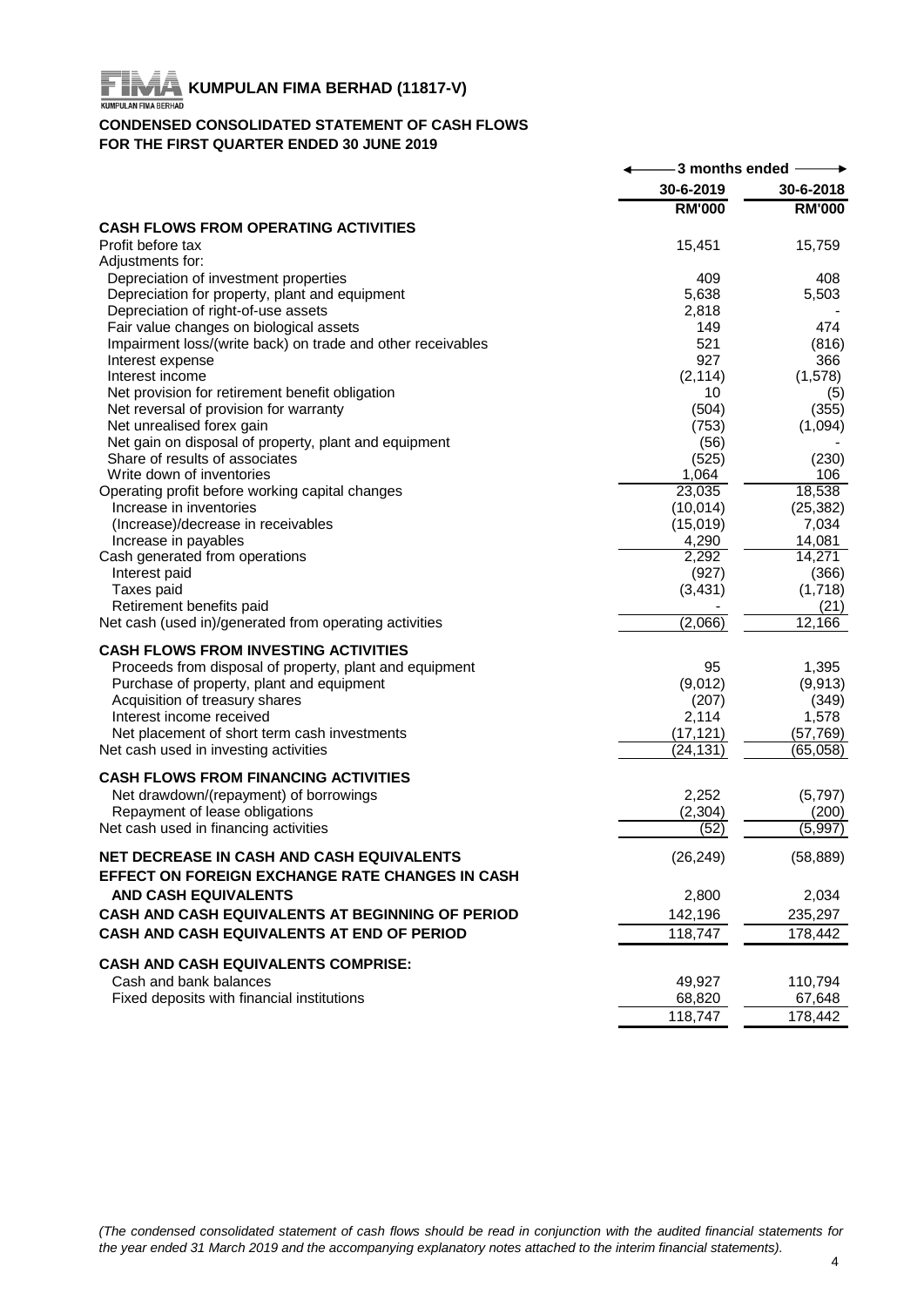

#### **NOTES TO THE QUARTERLY ANNOUNCEMENT FOR THE FIRST QUARTER ENDED 30 JUNE 2019**

#### **PART A - Explanatory notes pursuant to MFRS 134**

#### **A1. Accounting policies and basis of preparation**

The interim financial statements are unaudited and have been prepared in accordance with the requirements of MFRS 134: Interim Financial Reporting and paragraph 9.22 of the Listing Requirements of the Bursa Securities.

The interim financial statements should be read in conjunction with the audited financial statements for the year ended 31 March 2019. These explanatory notes attached to the interim financial statements provide an explanation of events and transactions that are significant to the understanding of the changes in the financial position and performance of the Group since the financial year ended 31 March 2019.

#### **A2. Changes in accounting policies**

#### **(a) Adoption of MFRSs, amendments to MFRSs and IC Interpretation**

The significant accounting policies adopted are consistent with those of the statutory financial statements for the financial year ended 31 March 2019 except for the adoption of the following new and revised Malaysian Financial Reporting Standards ("MFRSs"), Amendments to MFRSs and IC Interpretations.

On 1 April 2019, the Group adopted the following new and amended MFRSs and IC Interpretation:

- MERS 16: Leases
- Amendments to MFRS 9: Prepayment feature with compensation
- Amendments to MFRS 119: Plan amendment, curtailment or settlement
- Amendments to MFRS 128: Long term interest in associates and joint ventures
- Annual Improvements to MFRS Standards 2015 2017 Cycle
- IC Interpretation 23: Uncertainty over income tax treatments

The adoption of the above standards and interpretation did not have a significant impact on the financial statements in the period of initial application except as discussed below:

#### **MFRS 16: Leases**

MFRS 16 replaced MFRS 117: Leases, IC Interpretation 4: Determining whether an Arrangement contains a Lease, IC Interpretation 115: Operating Lease-Incentives and IC Interpretation 127: Evaluating the Substance of Transactions Involving the Legal Form of a Lease. MFRS 16 sets out the principles for the recognition, measurement, presentation and disclosure of leases and requires lessees to account for all leases under a single on-balance sheet model similar to the accounting for finance leases under MFRS 117.

At the commencement date of a lease, a lessee recognised a liability to make lease payments and an asset representing the right to use the underlying asset during the lease term. Leases are required to recognise interest expense on the lease liability and the depreciation expense on the right-of-use asset.

Lessor accounting under MFRS 16 is substantially the same as the accounting under MFRS 117. Lessors continued to classify all leases using the same classification principle as in MFRS 117 and distinguish between two types of leases: operating and finance leases.

The standard affected primarily the accounting for the Group's non-cancellable operating leases. The Group recognised right-of-use assets and corresponding liabilities by applying the modified retrospective approach and not restate comparative amounts for the year prior to initial adoption. Right-of-use assets is measured at an amount equal to the lease liability amount on the date of transition.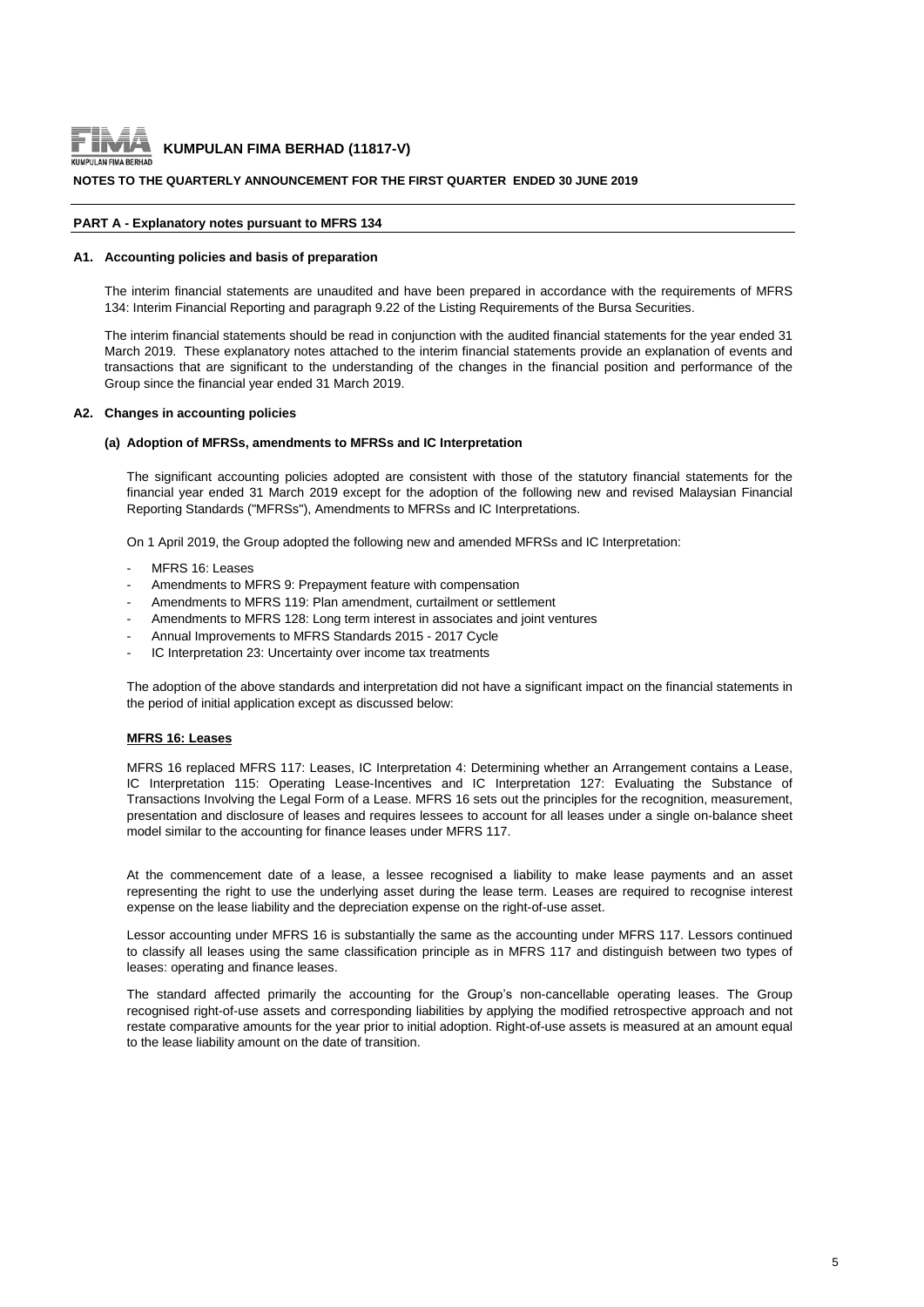

#### **NOTES TO THE QUARTERLY ANNOUNCEMENT FOR THE FIRST QUARTER ENDED 30 JUNE 2019**

#### **A2. Changes in accounting policies (cont'd.)**

#### **(a) Adoption of MFRSs, amendments to MFRSs and IC Interpretation (cont'd.)**

#### **MFRS 16: Leases (cont'd.)**

In summary, upon the adoption of MFRS 16, the Group recognised the following balances as at 1 April 2019:

|                     | Assets/<br>(Liabilities)<br><b>RM'000</b> |
|---------------------|-------------------------------------------|
| Right-of-use assets | 33,669                                    |
| Lease liabilities   | (33,669)                                  |

In the statement of profit and loss, expenses which were previously recognised as lease expenses in the cost of sales are now replaced by interest expense on lease liabilities (included within the finance costs line) and depreciation of right-of use assets. In the statement of cash flow, lease payments for the principal portion are now classified under financing activities compared to operating activities in the past.

#### **(b) Standards and Interpretations issued but not yet effective**

The Group has not early adopted the following new and amended MFRSs and IC Interpretations that are not yet effective:

|                                                                     | <b>Effective for</b><br>financial period<br>beginning |
|---------------------------------------------------------------------|-------------------------------------------------------|
| <b>Description</b>                                                  | on or after                                           |
| Amendments to MFRS 3: Definition of a Business                      | 1 January 2020                                        |
| Amendments to MFRS 101: Definition of Material                      | 1 January 2020                                        |
| Amendments to MFRS 108: Definition of Material                      | 1 January 2020                                        |
| MFRS 17: Insurance contracts                                        | 1 January 2021                                        |
| Amendments to MFRS 10 and MFRS 128: Sales or contribution of assets |                                                       |
| between an investor and its associate or joint venture              | Deferred                                              |

The directors expect that the adoption of the above standards and interpretations will have no material impact on the financial statements in the period of initial application.

#### **A3. Auditors' report on preceding annual financial statements**

The financial statements of the Group for the financial year ended 31 March 2019 were not subject to any audit qualification.

#### **A4. Seasonal and cyclical factors**

The operations of the Group are not affected by any seasonal or cyclical factors other than the manufacturing segment which is affected by cyclical changes in volumes of certain products whilst the plantation segment is affected by seasonal crop production, weather conditions and fluctuating commodity prices.

#### **A5. Unusual items affecting the financial statements**

There were no items affecting assets, liabilities, equity, net income or cash flows that are unusual because of their nature, size or incidence other than as disclosed in Note B10(ii).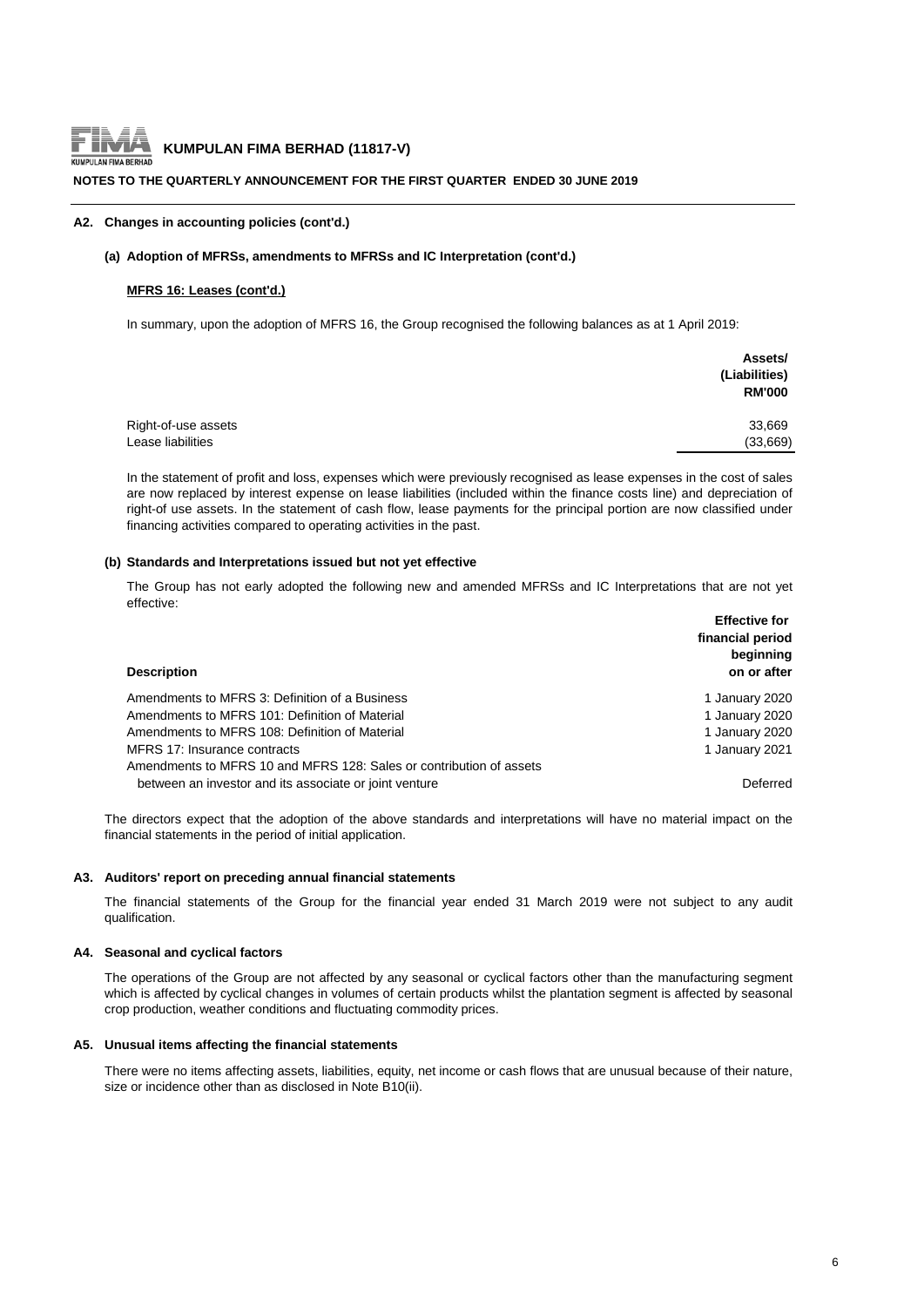

# **KUMPULAN FIMA BERHAD (11817-V)**<br>ULAN FIMA BERHAD

#### **NOTES TO THE QUARTERLY ANNOUNCEMENT FOR THE FIRST QUARTER ENDED 30 JUNE 2019**

#### **A6. Changes in estimates**

There were no changes in estimates that have a material effect on the current quarter's results.

#### **A7. Issuances, cancellation, repurchases, resale and repayment of debts and equity securities**

Save as disclosed below, there were no issuances, cancellations, repurchases, resale and repayments of debts and equity securities for the current quarter.

During the current quarter, the Company repurchased 124,100 of its issued ordinary shares from open market at an average price of RM1.66. The total transaction paid for the repurchase including transaction costs was RM207,000. Of the total 282,231,600 issued ordinary shares, 886,500 shares are held as treasury shares by the Company.

#### **A8. Dividend paid**

There were no dividends paid in the current quarter (preceding year corresponding period: nil).

#### **A9. Segmental information**

#### **(i) Segmental revenue and results for business segments**

|                      |               | <b>Quarter ended</b> | 3 months cumulative |               |  |
|----------------------|---------------|----------------------|---------------------|---------------|--|
|                      | 30-6-2019     | 30-6-2018            | 30-6-2019           | 30-6-2018     |  |
| Revenue              | <b>RM'000</b> | <b>RM'000</b>        | <b>RM'000</b>       | <b>RM'000</b> |  |
| Manufacturing*       | 30,179        | 30,859               | 30,179              | 30,859        |  |
| Plantation           | 27,793        | 22,333               | 27,793              | 22,333        |  |
| <b>Bulking</b>       | 20,299        | 16,303               | 20,299              | 16,303        |  |
| Food                 | 35,274        | 24,839               | 35,274              | 24,839        |  |
| <b>Others</b>        | 6,163         | 4,064                | 6,163               | 4,064         |  |
|                      | 119,708       | 98,398               | 119,708             | 98,398        |  |
| Eliminations         | (4,955)       | (2,819)              | (4,955)             | (2,819)       |  |
|                      | 114,753       | 95,579               | 114,753             | 95,579        |  |
| Profit before tax    |               |                      |                     |               |  |
| Manufacturing*       | 4,440         | 4,087                | 4,440               | 4,087         |  |
| <b>Plantation</b>    | (1,878)       | 915                  | (1,878)             | 915           |  |
| <b>Bulking</b>       | 10,550        | 9,094                | 10,550              | 9,094         |  |
| Food                 | 4,388         | 1,580                | 4,388               | 1,580         |  |
| <b>Others</b>        | (2,574)       | (147)                | (2,574)             | (147)         |  |
|                      | 14,926        | 15,529               | 14,926              | 15,529        |  |
| Associated companies | 525           | 230                  | 525                 | 230           |  |
|                      | 15,451        | 15,759               | 15,451              | 15,759        |  |

\* Production and trading of security documents.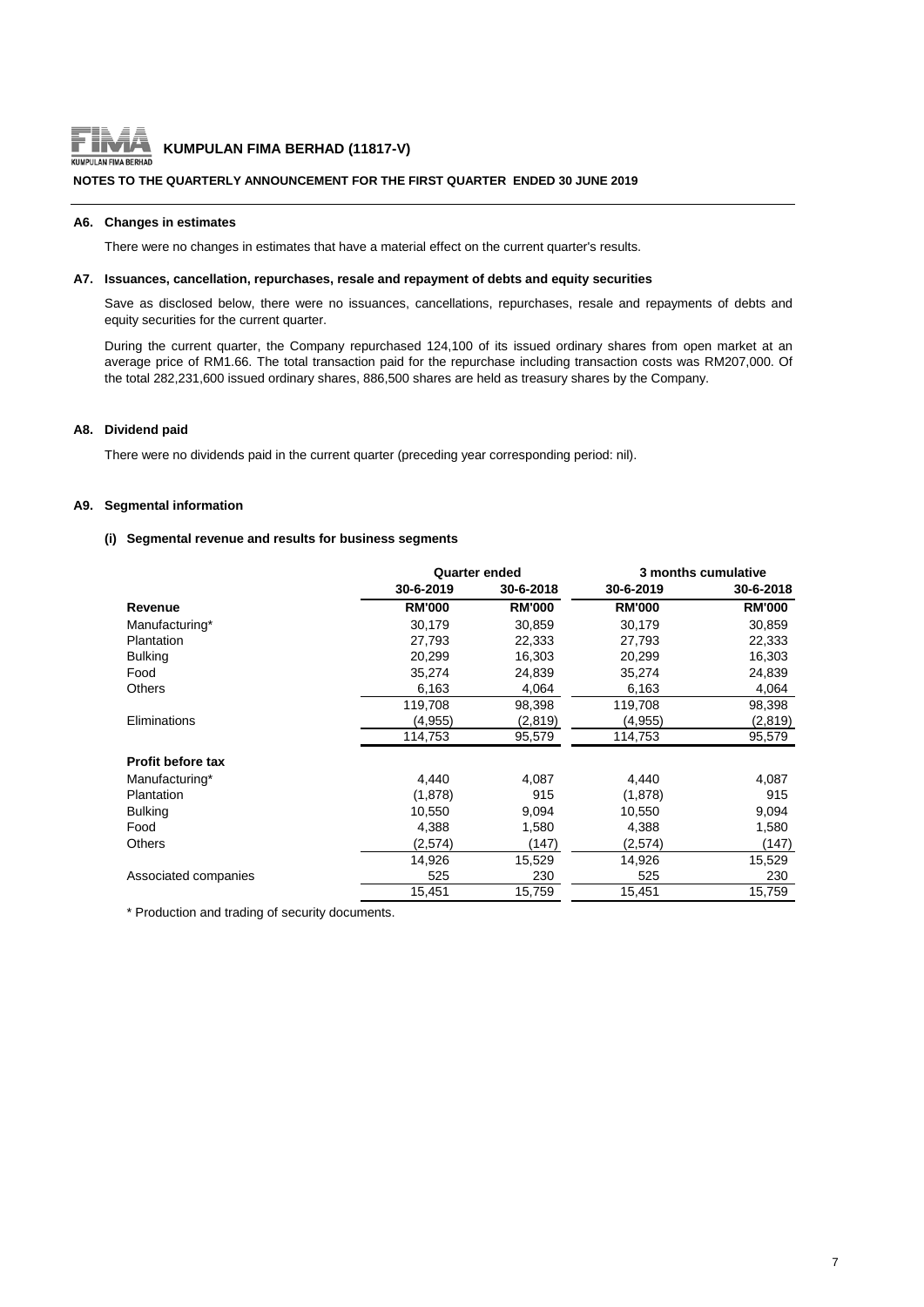

### **NOTES TO THE QUARTERLY ANNOUNCEMENT FOR THE FIRST QUARTER ENDED 30 JUNE 2019**

### **A9. Segmental information (cont'd.)**

# **(ii) Geographical segments**

|                          |               | <b>Quarter ended</b> | 3 months cumulative |               |
|--------------------------|---------------|----------------------|---------------------|---------------|
|                          | 30-6-2019     | 30-6-2018            | 30-6-2019           | 30-6-2018     |
| Revenue                  | <b>RM'000</b> | <b>RM'000</b>        | <b>RM'000</b>       | <b>RM'000</b> |
| Malaysia                 | 62,223        | 56,281               | 62,223              | 56,281        |
| Indonesia                | 23,670        | 18,942               | 23,670              | 18,942        |
| Papua New Guinea         | 33.815        | 23.175               | 33.815              | 23,175        |
|                          | 119,708       | 98,398               | 119,708             | 98,398        |
| Eliminations             | (4,955)       | (2,819)              | (4,955)             | (2,819)       |
|                          | 114,753       | 95,579               | 114,753             | 95,579        |
| <b>Profit before tax</b> |               |                      |                     |               |
| Malaysia                 | 8,108         | 8,522                | 8,108               | 8,522         |
| Indonesia                | 2,528         | 5,692                | 2,528               | 5,692         |
| Papua New Guinea         | 4,290         | 1,315                | 4,290               | 1,315         |
|                          | 14,926        | 15,529               | 14,926              | 15,529        |
| Associated companies     | 525           | 230                  | 525                 | 230           |
|                          | 15,451        | 15,759               | 15,451              | 15,759        |

| <b>Assets and liabilities</b> |                                | <b>Preceding year</b><br>corresponding period<br><b>Current year to date</b><br>30-6-2019<br>30-6-2018 |                                |                              |  |
|-------------------------------|--------------------------------|--------------------------------------------------------------------------------------------------------|--------------------------------|------------------------------|--|
|                               | <b>Assets</b><br><b>RM'000</b> | Liabilities<br><b>RM'000</b>                                                                           | <b>Assets</b><br><b>RM'000</b> | Liabilities<br><b>RM'000</b> |  |
| Malaysia                      | 1,259,726                      | 202.224                                                                                                | 1,207,926                      | 250,774                      |  |
| Indonesia                     | 104.037                        | 16.604                                                                                                 | 94.219                         | 18.139                       |  |
| Papua New Guinea              | 135,939                        | 60,402                                                                                                 | 156,467                        | 65,985                       |  |
|                               | 1,499,702                      | 279.230                                                                                                | 1,458,612                      | 334,898                      |  |
| Eliminations                  | (215,361)                      | (65, 412)                                                                                              | (263,353)                      | (155,397)                    |  |
|                               | 1.284.341                      | 213.818                                                                                                | 1,195,259                      | 179.501                      |  |

 **3 months cumulative**

# **A10. Profit before tax**

The following amounts have been included in arriving at profit before tax:

|                                            | <b>Quarter ended</b> |               | 3 months cumulative |               |
|--------------------------------------------|----------------------|---------------|---------------------|---------------|
|                                            | 30-6-2019            | 30-6-2018     | 30-6-2019           | 30-6-2018     |
| Other income                               | <b>RM'000</b>        | <b>RM'000</b> | <b>RM'000</b>       | <b>RM'000</b> |
| Interest income                            | 2,114                | 1,578         | 2,114               | 1,578         |
| <b>Operating expenses</b>                  |                      |               |                     |               |
| Depreciation                               | 8,865                | 5,911         | 8,865               | 5,911         |
| Interest expense                           | 927                  | 366           | 927                 | 366           |
| Unrealised foreign exchange gain           | (753)                | (1,094)       | (753)               | (1,094)       |
| Realised forex exchange (gain)/loss        | (429)                | 570           | (429)               | 570           |
| Impairment loss/(write back) on            |                      |               |                     |               |
| trade and other receivables                | 521                  | (816)         | 521                 | (816)         |
| Net gain on disposal of property, plant    |                      |               |                     |               |
| and equipment                              | (56)                 |               | (56)                |               |
| Fair value changes on biological assets    | 149                  | 474           | 149                 | 474           |
| Net provision for/(reversal of) retirement |                      |               |                     |               |
| benefit obligations                        | 10                   | (5)           | 10                  | (5)           |
| Reversal of provision for warranty         | (504)                | (355)         | (504)               | (355)         |
| Inventories written down                   | 1,064                | 106           | 1,064               | 106           |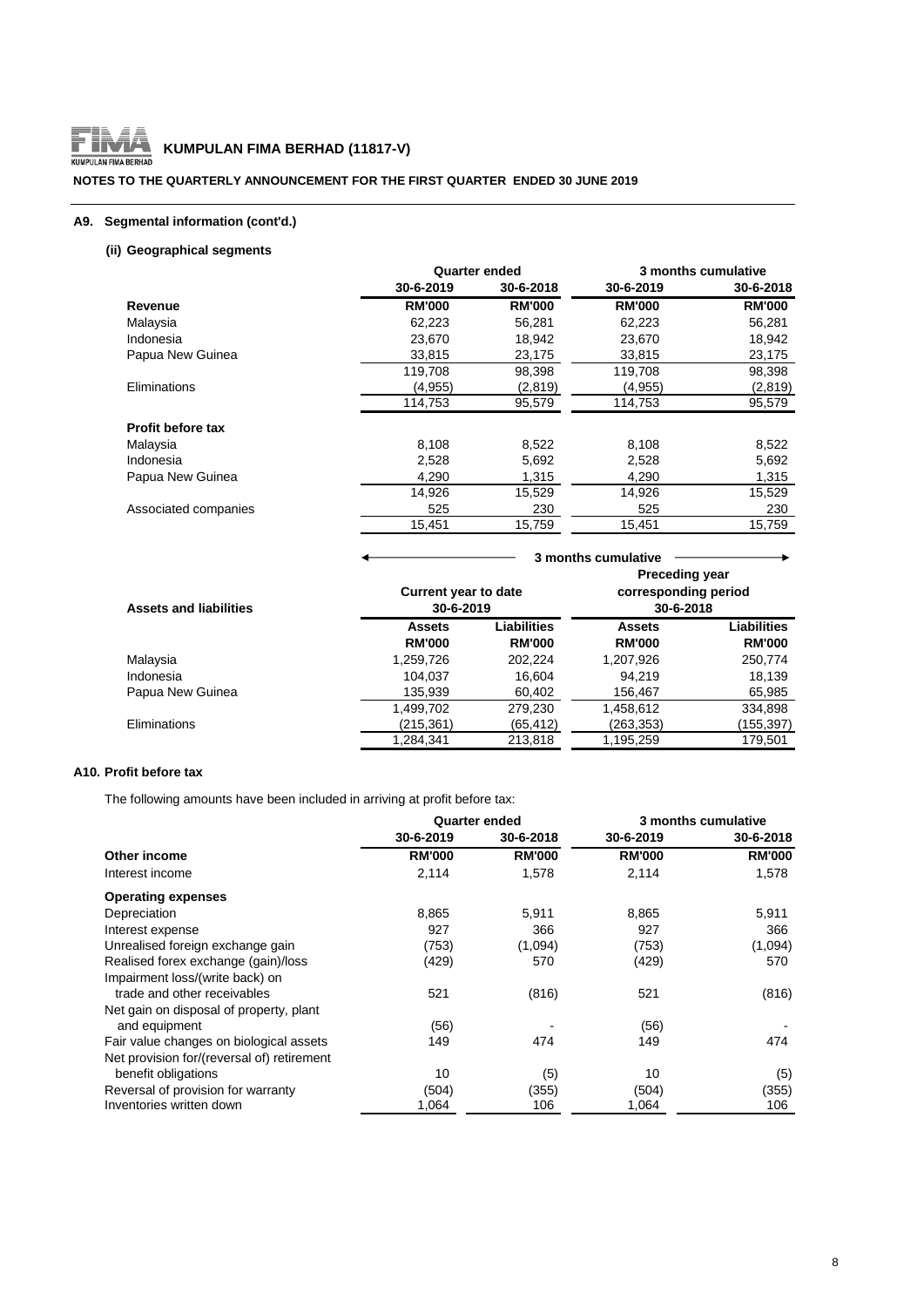

#### **NOTES TO THE QUARTERLY ANNOUNCEMENT FOR THE FIRST QUARTER ENDED 30 JUNE 2019**

### **A11. Subsequent events**

There were no material events subsequent to the end of the current quarter.

#### **A12. Inventories**

During the quarter, there was no significant write down or write back of inventories except as disclosed in Note A10 above.

#### **A13. Changes in the composition of the Group**

There were no changes in the composition of the Group for the current quarter and financial period to date.

#### **A14. Changes in contingent liabilities**

There were no additional contingent liabilities during the current quarter, except as disclosed in Note B10 herein.

#### **A15. Significant acquisition of property, plant and equipment**

For the period under review, the Group's acquisitions of property, plant and equipment are as follows :

|                                                      | <b>Current year</b> |
|------------------------------------------------------|---------------------|
|                                                      | to date             |
|                                                      | <b>RM'000</b>       |
| Plant and machinery                                  | 2.454               |
| Land and buildings                                   | 235                 |
| Equipment, furniture and fittings and motor vehicles | 1.242               |
| Bearer plants and infrastructure                     | 3,534               |
| Work in progress                                     | 1,547               |
|                                                      | 9.012               |

#### **A16. Capital commitments**

The amount of commitments not provided for in the interim financial statements as at 30 June 2019 were as follows:

|                               | <b>Current year</b> |
|-------------------------------|---------------------|
|                               | to date             |
|                               | <b>RM'000</b>       |
| Property, plant and equipment |                     |
| - Approved and contracted for | 3.246               |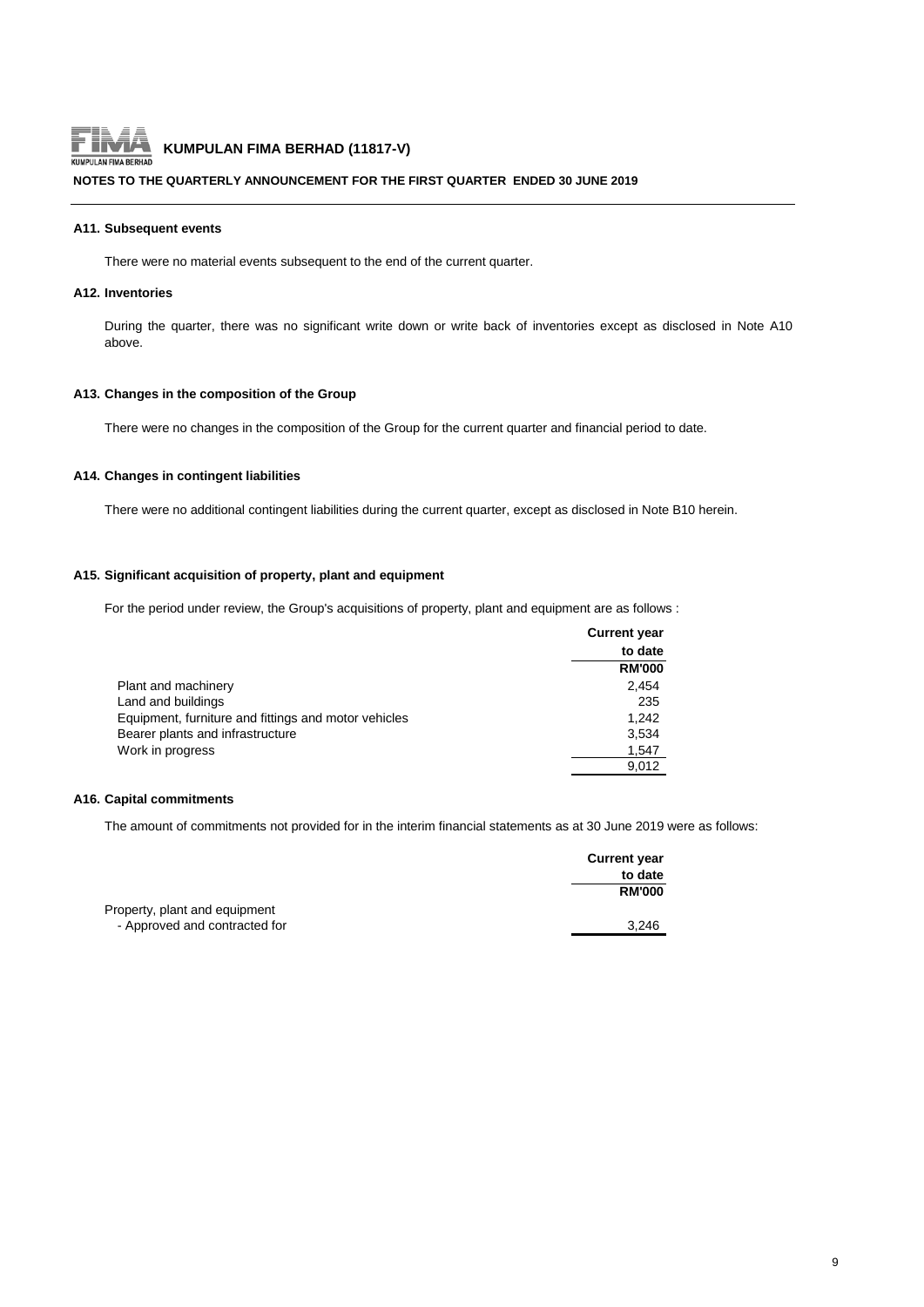

### **NOTES TO THE QUARTERLY ANNOUNCEMENT FOR THE FIRST QUARTER ENDED 30 JUNE 2019**

### **A17. Related party transactions**

The Group's related party transactions during the financial period were as follows:

|                                                                                   | <b>Current year</b> |
|-----------------------------------------------------------------------------------|---------------------|
|                                                                                   | to date             |
|                                                                                   | <b>RM'000</b>       |
| Rental expenses payable to a subsidiary<br>- Fima Corporation Berhad              | 213                 |
| Advisory services rendered by corporate shareholder<br>- BHR Enterprise Sdn. Bhd. | 30                  |
| Transactions with subsidiaries<br>- Fima Instanco Sdn. Bhd. - Rental income       | 45                  |
| Transactions with related parties*                                                |                     |
| - PT Pohon Emas Lestari - Purchase of fresh fruit bunch                           | 1,361               |
| - Nationwide Express Courier Services Berhad - Delivery services                  | 27                  |
| - Nationwide Express Courier Services Berhad - Rental income                      | 22                  |

\*Related parties by virture of common shareholders/common directors.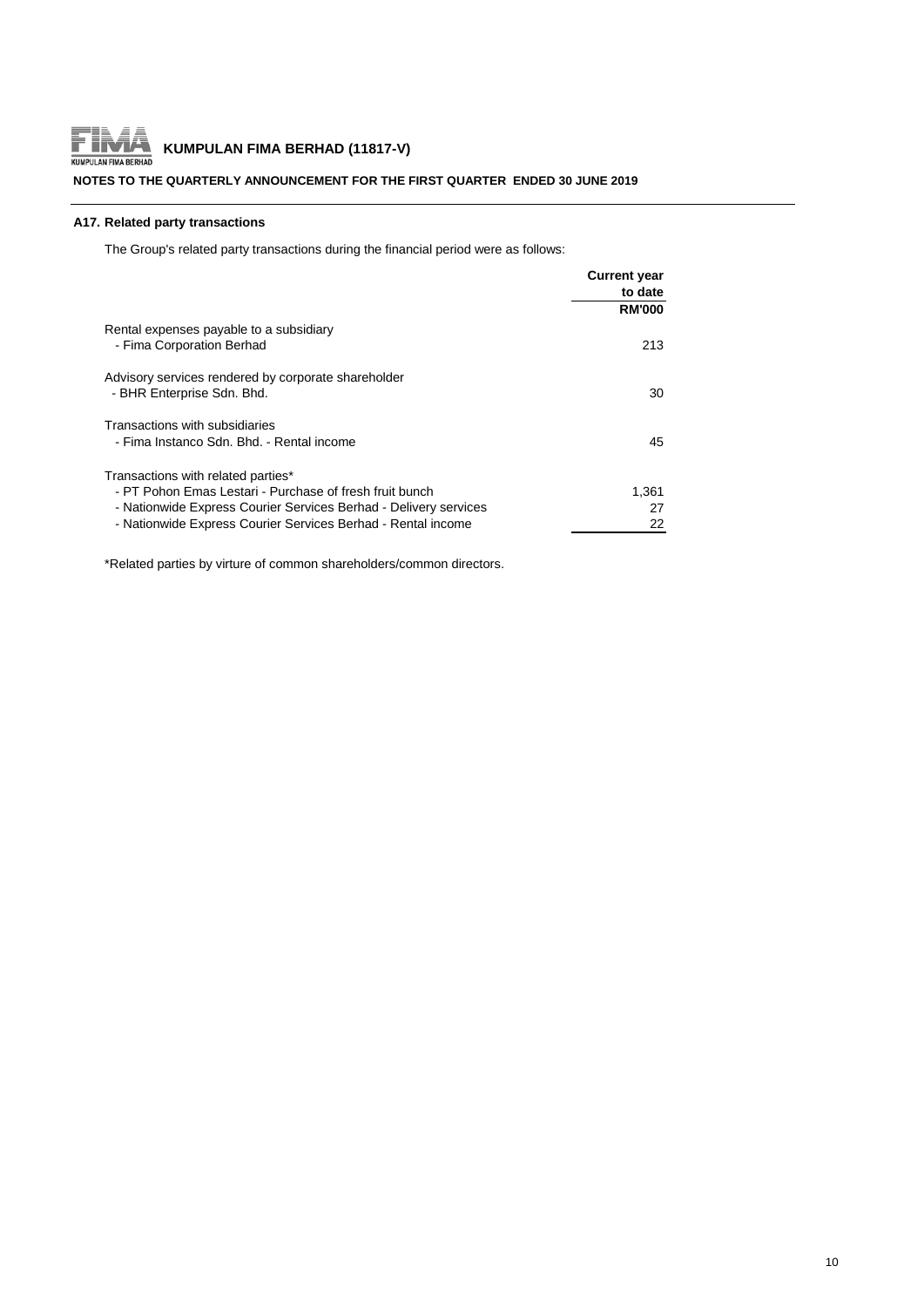

#### **NOTES TO THE QUARTERLY ANNOUNCEMENT FOR THE FIRST QUARTER ENDED 30 JUNE 2019**

### **PART B - Bursa Securities Listing Requirements**

#### **B1. Review of performance**

#### **Group Performance**

|                   | <b>Current</b> | <b>Previous</b> |          |       |
|-------------------|----------------|-----------------|----------|-------|
| (RM Million)      | YTD            | YTN             | Variance | %     |
| Revenue           | 114.75         | 95.58           | 19.17    | 20.1  |
| Profit before tax | 15.45          | 15.76           | (0.31)   | (2.0) |

Group revenue for the first quarter ended 30 June 2019 increased to RM114.75 million as compared to RM95.58 million recorded in the corresponding period last year. The increase of RM19.17 million was attributed to the higher revenue generated by food, plantation and bulking division.

However, Group profit before tax ("PBT") has slightly decreased by RM0.31 million or 2.0% to RM15.45 million as compared to the corresponding period last year.

The performance of each business division is as follows:

#### **Manufacturing Division**

|                   | Current | <b>Previous</b> |          |       |
|-------------------|---------|-----------------|----------|-------|
| (RM Million)      | YTD     | YTD             | Variance | %     |
| Revenue           | 30.18   | 30.86           | (0.68)   | (2.2) |
| Profit before tax | 4.44    | 4.09            | 0.35     | 8.6   |

Revenue from **Manufacturing Division** has slightly decreased by 2.2% to RM30.18 million from RM30.86 million last year. However, the division recorded a marginal increase in PBT by RM0.35 million or 8.6% from RM4.09 million last year.

#### **Plantation Division**

|                              | Current | <b>Previous</b> |          |         |
|------------------------------|---------|-----------------|----------|---------|
| (RM Million)                 | YTD     | YTD             | Variance | %       |
| Revenue                      |         |                 |          |         |
| Indonesia                    |         |                 |          |         |
| - Crude palm oil (CPO)       | 23.66   | 18.94           | 4.72     | 24.9    |
| Malaysia                     |         |                 |          |         |
| - Fresh fruit bunch (FFB)    | 3.51    | 2.39            | 1.12     | 46.9    |
| - Pineapple                  | 0.62    | 1.00            | (0.38)   | (38.0)  |
| Total                        | 27.79   | 22.33           | 5.46     | 24.5    |
| (Loss)/Profit before tax     | (1.88)  | 0.92            | (2.80)   | (304.3) |
| FFB produced (mt)            | 44,803  | 38,980          | 5,823    | 14.9    |
| FFB yield/ha (mt)            | 4.34    | 4.71            | (0.37)   | (7.8)   |
| Cost of FFB produced (RM/mt) | 337.58  | 226.61          | 110.97   | 49.0    |
| CPO produced (mt)            | 10,249  | 10,142          | 107      | 1.1     |
| CPO extraction rate (%)      | 22.01   | 22.50           | (0.49)   | (2.2)   |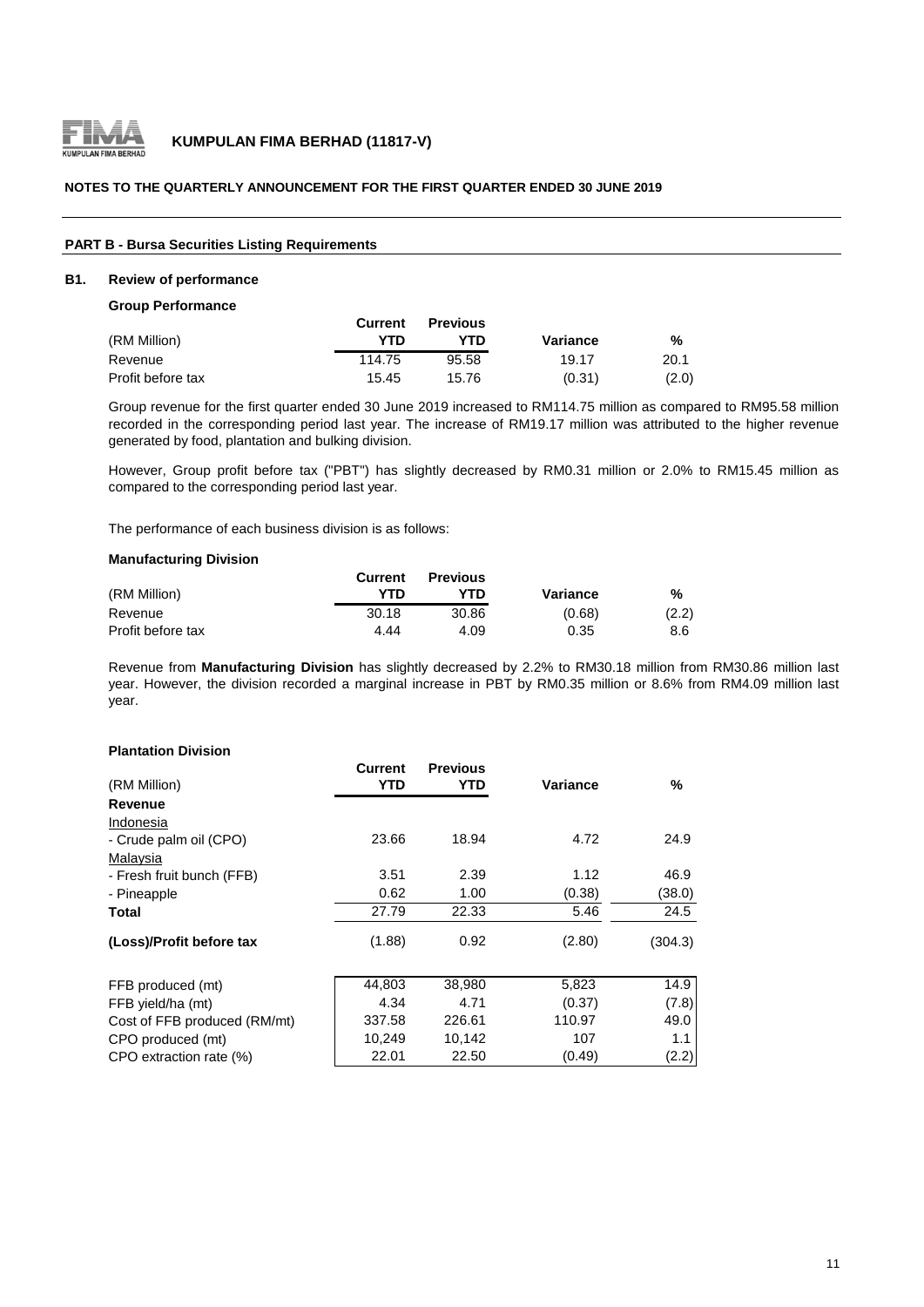

#### **NOTES TO THE QUARTERLY ANNOUNCEMENT FOR THE FIRST QUARTER ENDED 30 JUNE 2019**

#### **B1. Review of performance (cont'd.)**

**Plantation Division (cont'd.)**

| <b>Figure UNISION (COME U.)</b>                            | <b>Current</b><br><b>YTD</b> | <b>Previous</b><br>YTD      | <b>Variance</b> | %     |
|------------------------------------------------------------|------------------------------|-----------------------------|-----------------|-------|
| <b>Sales Quantity (mt)</b><br>- CPO                        | 12,037                       | 9,012                       | 3,025           | 33.6  |
| Average CIF selling price,<br>net of duty (RM/mt)<br>- CPO | 1,966                        | 2,102                       | (136)           | (6.5) |
| Palm profiles (ha)<br>- Mature<br>- Immature<br>- Rehab    | 10,315.1<br>4,233.3          | 8,275.5<br>5,065.1<br>566.2 |                 |       |
| Total planted area                                         | 14.548.4                     | 13.906.8                    |                 |       |

Revenue from **Plantation Division** increased by 24.5% to RM27.79 million as compared to the corresponding period last year attributable to higher sales volume of CPO and production of FFB. However, the division has recorded loss before tax of RM1.88 million as compared to same period last year, mainly due to higher manuring cost incurred by its Indonesian subsidiary.

Our plantation estates in Malaysia which are newly matured and still in the process of land development or palm planting registered a total pretax loss of RM3.57 million as compared to RM2.88 million pretax loss recorded in the corresponding period last year.

#### **Bulking Division**

|                   | Current | <b>Previous</b> |          |      |
|-------------------|---------|-----------------|----------|------|
| (RM Million)      | YTD     | YTN             | Variance | %    |
| Revenue           | 20.30   | 16.30           | 4.00     | 24.5 |
| Profit before tax | 10.55   | 9.09            | 1.46     | 16.1 |

**Bulking Division** recorded an increase of RM4.00 million or 24.5% higher in revenue from RM16.3 million recorded last year. The increase was mainly due to higher revenue recorded by edible oil and industrial chemicals product. In line with the increase in revenue, the division's PBT increased by RM1.46 million to RM10.55 million as compared to the same corresponding period last year.

#### **Food Division**

| (RM Million)           | <b>Current</b><br>YTD | <b>Previous</b><br>YTD | <b>Variance</b> | %      |
|------------------------|-----------------------|------------------------|-----------------|--------|
| Revenue                |                       |                        |                 |        |
| Papua New Guinea (PNG) | 33.82                 | 23.18                  | 10.64           | 45.9   |
| Malaysia               | 1.45                  | 1.66                   | (0.21)          | (12.7) |
|                        | 35.27                 | 24.84                  | 10.43           | 42.0   |
| Profit before tax      | 4.39                  | 1.58                   | 2.81            | 177.8  |

**Food Division**'s revenue increased to RM35.27 million as compared to RM24.84 million recorded in the previous financial period. The increase in revenue was mainly due to higher sales of tuna and mackerel products. On the back of higher revenue, the division's PBT has increased to RM4.39 million as compared to RM1.58 million recorded in the same period last year.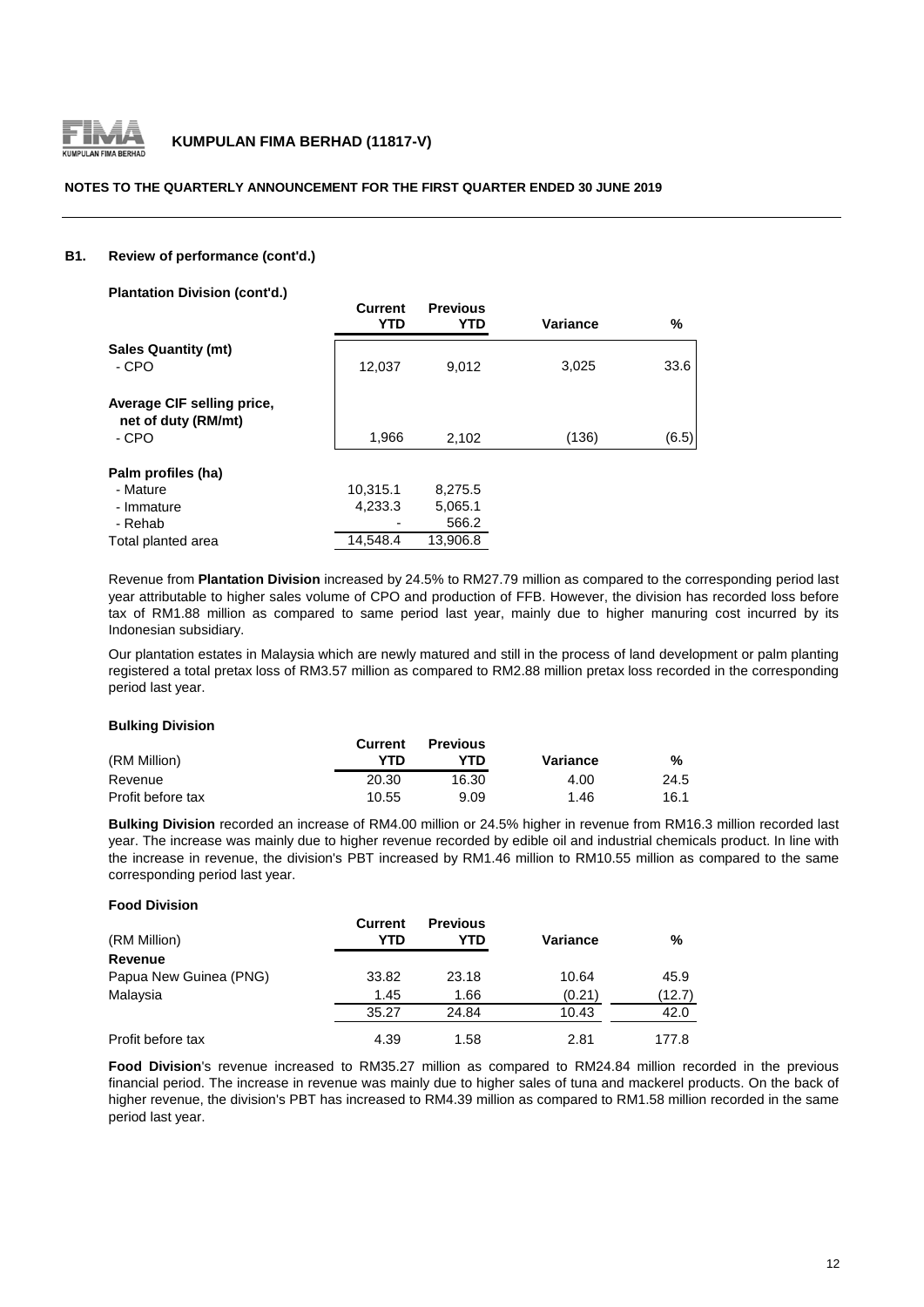

#### **NOTES TO THE QUARTERLY ANNOUNCEMENT FOR THE FIRST QUARTER ENDED 30 JUNE 2019**

#### **B2. Comparison with preceding quarter's results**

#### **Group Performance**

|                   | OTR <sub>1</sub> | OTR 4   |          |        |
|-------------------|------------------|---------|----------|--------|
| (RM Million)      | FY 2020          | FY 2019 | Variance | %      |
| Revenue           | 114.75           | 135.08  | (20.33)  | (15.1) |
| Profit before tax | 15.45            | 15.37   | 0.08     | 0.5    |

The Group revenue decreased by RM20.33 million to RM114.75 million as compared to the preceding quarter, as a result of lower revenue recorded by all four main divisions.

However, the Group PBT recorded a marginal increase by RM0.08 million to RM15.45 million as compared to RM15.37 million recorded in the preceding quarter.

The performance of each business division is as follows:

#### **Manufacturing Division**

|                   | OTR <sub>1</sub> | OTR 4   |          |        |
|-------------------|------------------|---------|----------|--------|
| (RM Million)      | FY 2020          | FY 2019 | Variance | %      |
| Revenue           | 30.18            | 32.92   | (2.74)   | (8.3)  |
| Profit before tax | 4.44             | 6.07    | (1.63)   | (26.9) |

**Manufacturing Division**'s revenue decreased by RM2.74 million or 8.3% in the current quarter as compared to the preceding quarter. The decline was mainly due to decrease volume of certain travel documents. On the back of lower revenue coupled with additional inventories written down, PBT has also decreased to RM4.44 million in current quarter.

#### **Plantation Division**

| (RM Million)                                      | QTR <sub>1</sub><br>FY 2020 | QTR <sub>4</sub><br>FY 2019 | Variance | %         |
|---------------------------------------------------|-----------------------------|-----------------------------|----------|-----------|
| <b>Revenue</b>                                    |                             |                             |          |           |
| Indonesia                                         |                             |                             |          |           |
| - CPO                                             | 23.66                       | 31.28                       | (7.62)   | (24.4)    |
| - CPKO                                            |                             | 2.56                        | (2.56)   | (100.0)   |
| Malaysia                                          |                             |                             |          |           |
| - Fresh fruit bunch                               | 3.51                        | 3.05                        | 0.46     | 15.1      |
| - Pineapple                                       | 0.62                        | 0.67                        | (0.05)   | (7.5)     |
| <b>Total</b>                                      | 27.79                       | 37.56                       | (9.77)   | (26.0)    |
| Loss before tax                                   | (1.88)                      | (0.12)                      | (1.76)   | (1,466.7) |
| CPO produced (mt)                                 | 10,249                      | 12,268                      | (2,019)  | (16.5)    |
| <b>Sales Quantity (mt)</b>                        |                             |                             |          |           |
| - CPO                                             | 12,037                      | 16,956                      | (4,919)  | (29.0)    |
| - CPKO                                            |                             | 977                         | (977)    | (100.0)   |
| Average CIF selling price,<br>net of duty (RM/mt) |                             |                             |          |           |
| - CPO                                             | 1,966                       | 1,845                       | 121      | 6.6       |
| - CPKO                                            |                             | 2,619                       | (2,619)  | (100.0)   |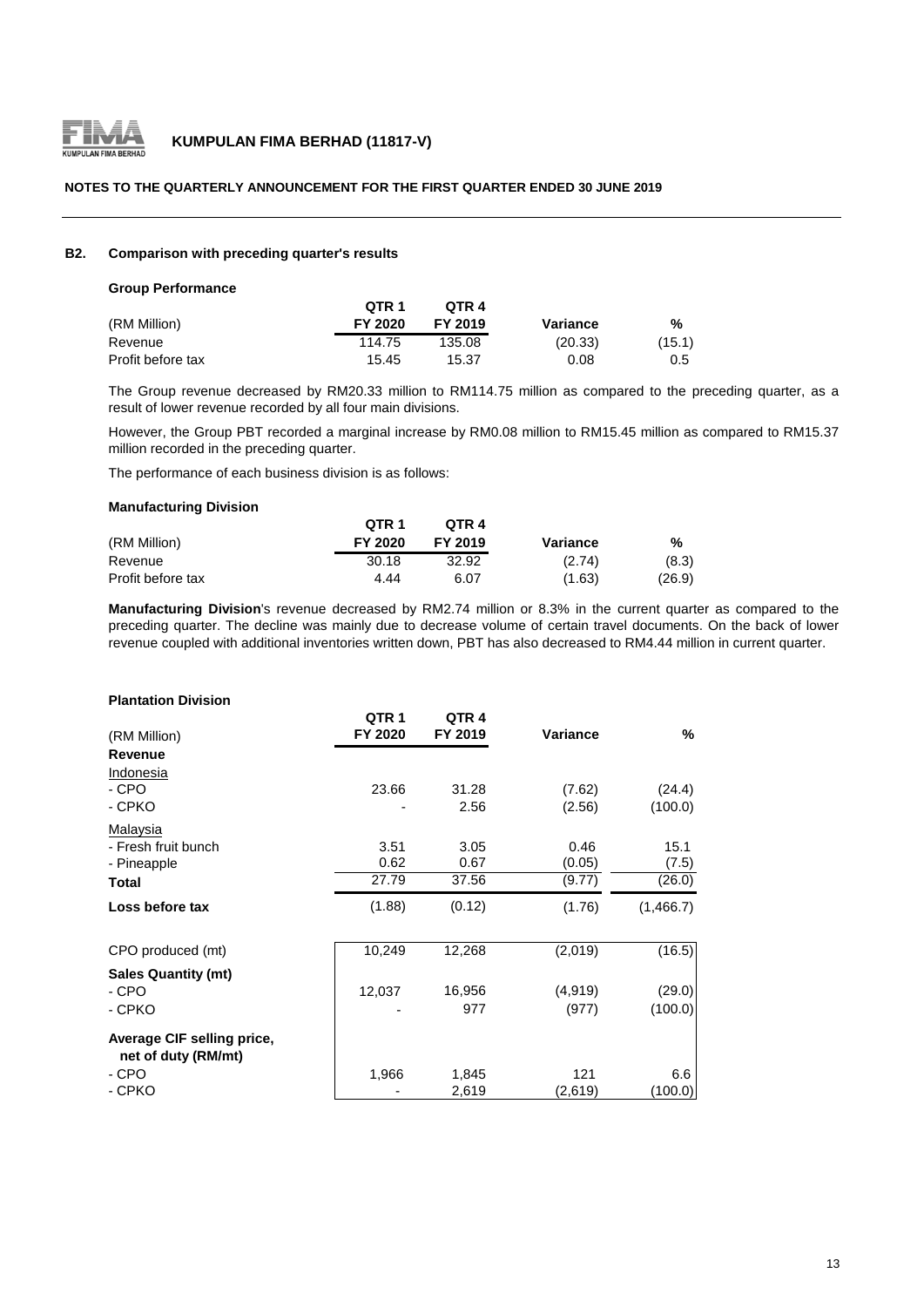

#### **NOTES TO THE QUARTERLY ANNOUNCEMENT FOR THE FIRST QUARTER ENDED 30 JUNE 2019**

#### **B2. Comparison with preceding quarter's results (cont'd.)**

#### **Plantation Division (cont'd.)**

**Plantation Division**'s revenue for the quarter decreased by RM9.77 million or 26.0%, as compared to the preceding quarter mainly due to lower sales volume of CPO and CPKO. In line with decrease in revenue, the division recorded lower PBT by RM1.76 million during the quarter.

#### **Bulking Division**

|                   | OTR <sub>1</sub> | OTR 4   |          |       |
|-------------------|------------------|---------|----------|-------|
| (RM Million)      | FY 2020          | FY 2019 | Variance | %     |
| Revenue           | 20.30            | 21.88   | (1.58)   | (7.2) |
| Profit before tax | 10.55            | 10.72   | (0.17)   | (1.6) |

Revenue from **Bulking Division** of RM20.30 million was slightly lower by 7.2% or RM1.58 million as compared to the preceding quarter mainly due to lower contribution from edible oil segment. In line with lower revenue, PBT has recorded a marginal decrease by RM0.17 million to RM10.55 million as compared to the preceding quarter.

#### **Food Division**

| (RM Million)             | QTR <sub>1</sub><br>FY 2020 | QTR <sub>4</sub><br>FY 2019 | <b>Variance</b> | %      |
|--------------------------|-----------------------------|-----------------------------|-----------------|--------|
| Revenue                  |                             |                             |                 |        |
| <b>PNG</b>               | 33.82                       | 40.15                       | (6.33)          | (15.8) |
| Malaysia                 | 1.45                        | 1.45                        | 0.00            | 0.0    |
|                          | 35.27                       | 41.60                       | (6.33)          | (15.2) |
| Profit/(Loss) before tax | 4.39                        | (0.59)                      | 4.98            | 844.1  |

Revenue from **Food Division** has decreased by RM6.33 million or 15.2% to RM35.27 million as compared to the preceding quarter due to lower sales volume of mackerel and tuna products. Despite of this, the division registered an improvement in PBT by RM4.98 million as compared to preceding quarter, mainly attributable to forex gain of RM1.03 million (Q4 FY2019: Forex loss of RM2.03 million).

#### **B3. Prospects**

**Manufacturing Division** - The division will continue its concerted efforts to establish new strategic alliances to develop new products and solutions to complement its existing products.

**Plantation Division -** The overall performance of the oil palm production and processing is very much influenced by the direction of palm oil prices and our estates' yield. Nevertheless, we will remain focused in improving our efficiency and productivity in oil palm plantation operation and optimising production cost.

**Bulking Division -** The demand for storage is expected to be satisfactory. The division is looking at securing more long term contracts with customers as well as handling higher margin products.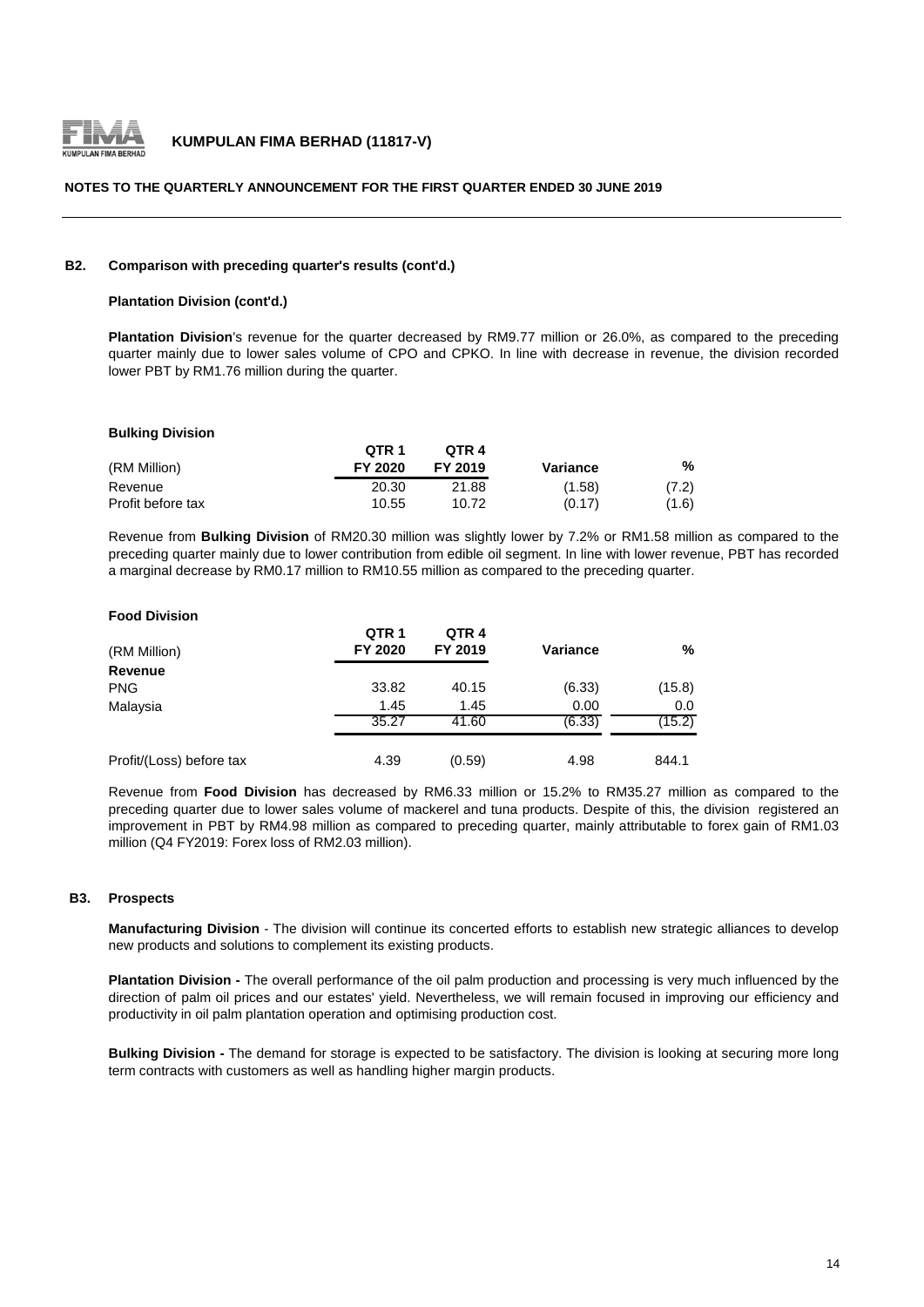

#### **NOTES TO THE QUARTERLY ANNOUNCEMENT FOR THE FIRST QUARTER ENDED 30 JUNE 2019**

#### **B3. Prospects (cont'd.)**

**Food Division** faces many challenges ahead, particularly in Papua New Guinea where the division's main operation is located, amidst intense market competition from cheaper imported products and currency fluctuation. The division will continue to focus on operational efficiency, productivity and margin improvements, and cost control as well as emphasising on quality, service and delivery.

#### **B4. Explanatory notes on variances with profit forecasts or profit guarantees**

The Group did not issue any profit forecast and/or profit guarantee to the public.

#### **B5. Income tax expense**

|                  | <b>Current</b> | <b>Current</b> |
|------------------|----------------|----------------|
|                  | year           | year           |
|                  | quarter        | to date        |
|                  | 30-6-2019      | 30-6-2019      |
|                  | <b>RM'000</b>  | <b>RM'000</b>  |
| Current taxation | 4,177          | 4.177          |

The effective tax rate on the Group's profit to date is higher than the statutory tax rate mainly due to certain expenses disallowed for taxation purposes.

#### **B6. Profits/(losses) on sale of unquoted investments and/or properties**

There were no sale of unquoted investments and/or properties during the current quarter.

#### **B7. Purchase or disposal of quoted securities**

There were no purchase or disposal of quoted securities during the current quarter.

### **B8. Corporate proposals**

#### **(a) Status of corporate proposal**

There are no corporate proposals announced but not completed at the date of this report.

#### **(b) Utilisation of proceeds raised from any corporate proposal** Not applicable.

#### **B9. Borrowings and debt securities**

|                                    | As at         | As at         |
|------------------------------------|---------------|---------------|
|                                    | 30-6-2019     | 31-3-2019     |
|                                    | <b>RM'000</b> | <b>RM'000</b> |
| Secured:                           |               |               |
| Non-current                        |               |               |
| Obligations under finance leases*  | 14,703        | 14,868        |
| Obligations under operating leases | 23,094        |               |
|                                    | 37,797        | 14,868        |
| <b>Current</b>                     |               |               |
| Obligations under finance leases*  | 643           | 643           |
| Obligations under operating leases | 7,986         |               |
| Bankers' acceptance                | 6,758         | 4,506         |
| Short term revolving credit        | 30,000        | 30,000        |
|                                    | 45,387        | 35,149        |
|                                    |               |               |
|                                    | 83,184        | 50,017        |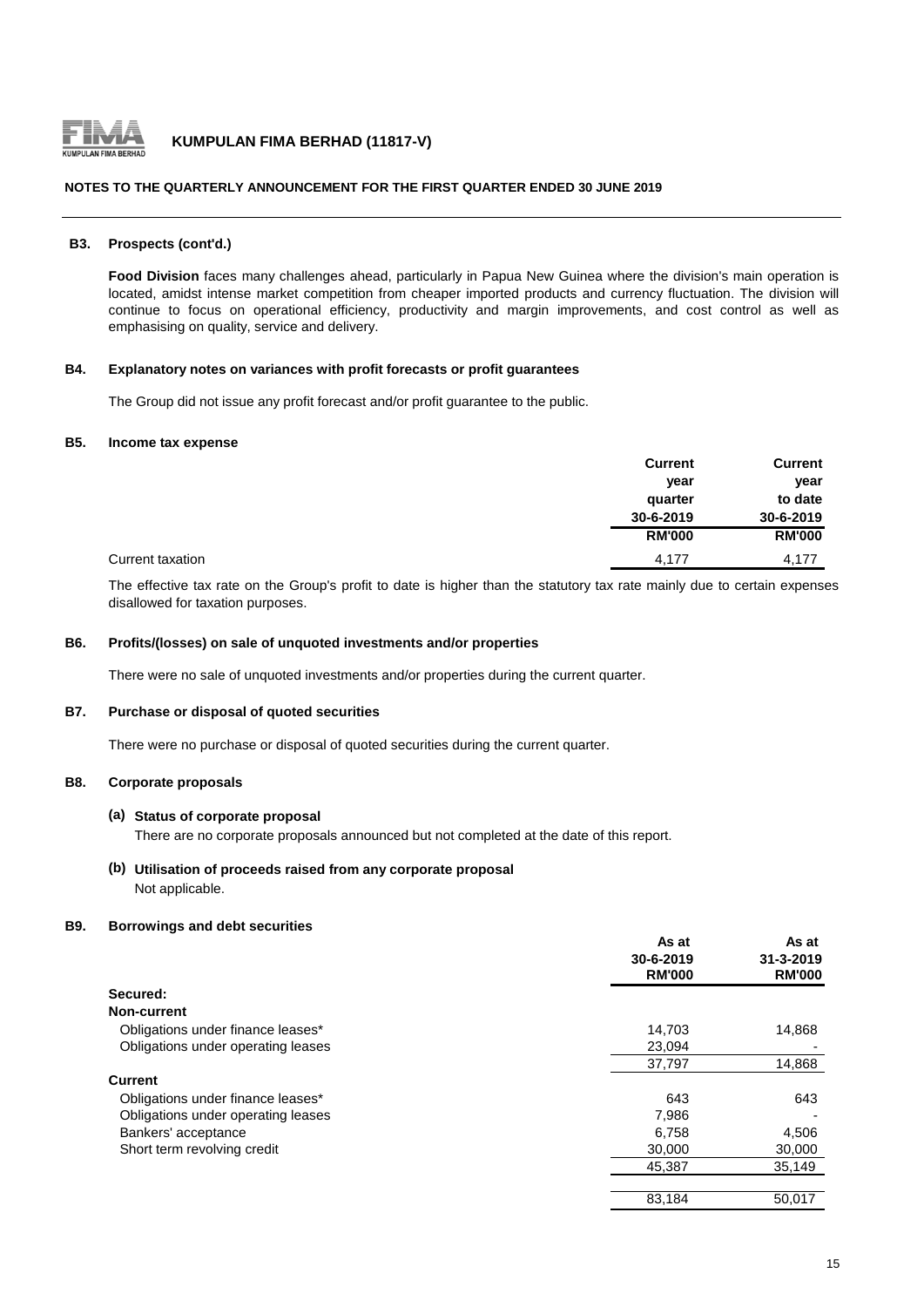

#### **NOTES TO THE QUARTERLY ANNOUNCEMENT FOR THE FIRST QUARTER ENDED 30 JUNE 2019**

#### **B9. Borrowings and debt securities (cont'd.)**

\* The obligations under finance leases are in respect of the following land lease:

- (i) A 99 year land lease granted to subsidiary, Gabungan Warisan Sdn. Bhd. to develop approximately 249.8 ha of land in Kuala Krai, Kelantan Darul Naim. The lease expires on 2 July 2112.
- (ii) Sub-leases granted to subsidiaries, Taka Worldwide Trading Sdn. Bhd. and Etika Gangsa Sdn. Bhd. over 2 parcels of land measuring approximately 404.6 ha, deemed suitable for oil palm cultivation, situated in Mukim Relai, Daerah Jajahan Gua Musang, Kelantan for a term of 66 years expiring 5 March 2075, with an option to renew for a further period of 33 years.
- (iii) A 60 year lease granted to subsidiary, R.N.E. Plantation Sdn Bhd over 1 plot of agricultural land measuring 2,000 ha located at Sungai Siput, Daerah Kuala Kangsar, Perak. The lease will expire on 3 August 2075, with an option to renew for a further 30 years.

#### **B10. Changes in material litigations**

Except for the following, there were no other changes in material litigation since the date of the last annual statement of financial position:

(i) On 30 July 2018, a subsidiary, Fima Corporation Berhad ("FimaCorp") announced that its wholly owned subsidiary, Percetakan Keselamatan Nasional Sdn. Bhd. ("the Plaintiff"), has on the same day, commenced a High Court action against Datasonic Technologies Sdn. Bhd. ("the Defendant").

The claim is for a sum of RM24,975,000.00 (excluding interest and cost) ("Outstanding Amount"), being the amount due and owing by the Defendant to the Plaintiff for 1.5 million Malaysian passport booklets which were supplied by the Plaintiff to the Defendant.

At the request of the Defendant during the case management on 3 October 2018, the Plaintiff agreed to attempt mediation with the aim of arriving at an amicable resolution. The mediation took place on 17 October 2018, 19 October 2018 and 1 March 2019. However, the parties could not reach a resolution.

The next case management has been fixed for 26 November 2019. The matter has been fixed for trial from 21 January 2020 until 24 January 2020.

This civil suit is not expected to give significant impact on the financial and operational position of the Company.

(ii) On 21 October 2016, FimaCorp announced that its Indonesian subsidiary, PT Nunukan Jaya Lestari ("PTNJL") has instituted legal proceedings to challenge the order issued by the Menteri Agraria dan Tata Ruang/Kepala Badan Pertanahan Nasional ('Defendant") ("Ministerial Order") to revoke PTNJL's land title Hak Guna Usaha No. 01/Nunukan Barat ("HGU") with immediate effect.

The Ministerial Order was on the basis that the HGU was improperly issued due to administrative irregularities performed by certain officers of the Badan Pertanahan Nasional Provinsi Kalimantan Timur at the time of the issuance of the HGU in 2003, resulting in parts of the area within the HGU to overlap with foresty areas. PTNJL's planted area affected by the Ministerial Order measures 3,691.9 hectare.

On 21 October 2016, PTNJL filed an application in the Pengadilan Tata Usaha (State Administrative Court) in Jakarta, Indonesia seeking an order to annul the Ministerial Order. Simultaneously, in the said application, PTNJL has also sought an order from State Administrative Court to postpone the enforcement of the Ministerial Order pending full and final determination of the matter by the Indonesian courts. The Defendant, together with a third party interverner, PT Adindo Hutani Lestari, have filed a defence against the said suit.

On 13 June 2017, the State Administrative Court dismissed the application filed by PTNJL to annul the Ministerial Order. Subsequently on 24 July 2017, PTNJL filed and appeal to the Pengadilan Tinggi Tata Usaha Negara Jakarta to appeal against the decision of the State Adminstrative Court.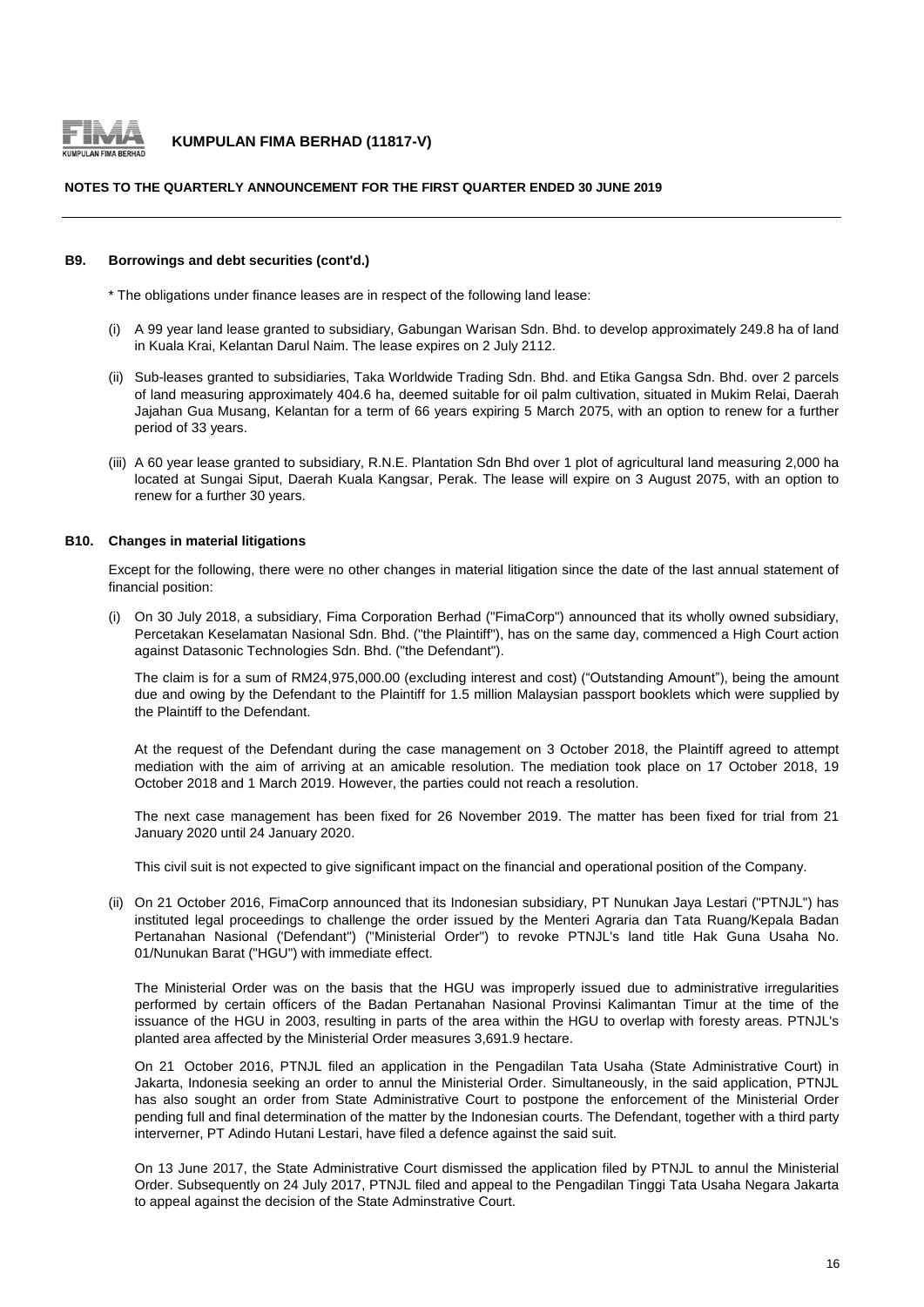

#### **NOTES TO THE QUARTERLY ANNOUNCEMENT FOR THE FIRST QUARTER ENDED 30 JUNE 2019**

#### **B10. Changes in material litigations (cont'd.)**

The Pengadilan Tinggi Tata Usaha Negara Jakarta vide its written decision dated 11 December 2017 (which was received by the Company's solicitors on 2 January 2018 and subsequently forwarded to FimaCorp on 3 January 2018):

- (a) has partly allowed PTNJL's appeal against the State Administrative Court's decision, with costs;
- (b) has declared that the Ministerial Order revoking PTNJL's HGU to be void, save for the areas overlapping with forestry areas/third party interests measuring 5,138 hectares; and
- $(c)$ has ordered the Defendant to revoke the Ministerial Order save for the areas overlapping with forestry areas/third party interests measuring 5,138 hectares.

Pursuant to Pengadilan Tinggi Tata Usaha Negara Jakarta's decision dated 11 December 2017, PTNJL has filed its statement of appeal on 10 January 2018 and appeal on 23 January 2018 to the Mahkamah Agung Republik Indonesia ("Mahkamah Agung") in respect of the decision of the Pengadilan Tinggi Tata Usaha Negara Jakarta.

Mahkamah Agung, vide its written decision dated 21 August 2018, has allowed PTNJL's appeal and ruled that the Ministerial Order revoking PTNJL's HGU be annulled. The Mahkamah Agung also ordered the Defendant, to simultaneously:

- $(a)$ issue an order cancelling PTNJL's HGU rights over the areas overlapping with third party interests measuring 3,500 hectares; and
- (b) issue a new HGU certificate in favour of PTNJL for an area measuring 16,474.130 hectares, (which is 19,974.130 hectares less the 3,500 hectares referred to in paragraph (a) above).

PTNJL is currently taking the necessary legal steps to enforce the court's decision.

The amount of write back relating to the impairment of property, plant and equipment previously affected by the Ministerial Order is RM23,631,000 and reflected in the previous financial year.

On 20 February 2019, FimaCorp announced that PTNJL has received notice that the Defendant has filed an application for judicial review together with its judicial review memorandum at the Mahkamah Agung on 8 February 2019. The Defendant is seeking to set aside the Mahkamah Agung's written decision dated 21 August 2018 on grounds that the court had among others misapplied the law to the relevant facts in arriving at the decision. PTNJL has on 18 March 2019 filed a counter memorandum at the Mahkamah Agung in response to the said application.

Under Indonesian laws and regulations, commencement of judicial review proceedings does not prevent the implementation of the Mahkamah Agung's written decision as aforesaid.

(iii) Following the termination of the Tenancy Agreement by Malaysia Airports Holding Berhad ("MAHB") on 11 May 2000, a subsidiary, FimaCorp, as the Principal Tenant issued a termination notice dated 15 May 2000 to all its respective sub-tenants at Airtel Complex, Subang.

Pursuant to the above, on 28 September 2001, FimaCorp was served a Writ of Summons dated 9 August 2001 from a tenant ("Plaintiff") claiming for a compensation sum of approximately RM2.12 million being the renovation costs and general damages arising from the early termination of the Tenancy Agreement at Airtel Complex, in Subang. The Board of FimaCorp had sought the advice of the solicitors and was of the opinion that there should be no compensation payable to the Plaintiff as the demised premises was acquired by a relevant authority, MAHB, which was provided in the Tenancy Agreement between FimaCorp and the Plaintiff.

On 11 November 2008, the Court had disposed off this matter summarily in favour of the Plaintiff and on 4 March 2009, FimaCorp had filed its Record of Appeal to the Court of Appeal to appeal against the decision.

The subsidiary had made full provision for the compensation claim of RM2.12 million in the financial year ended 31 March 2009.

On 27 September 2011, the Court of Appeal had allowed FimaCorp's appeal against the decision handed down by the High Court. However, the Court of Appeal had directed that the matter be remitted to the High Court for a full trial. There has been no development since 27 September 2011.